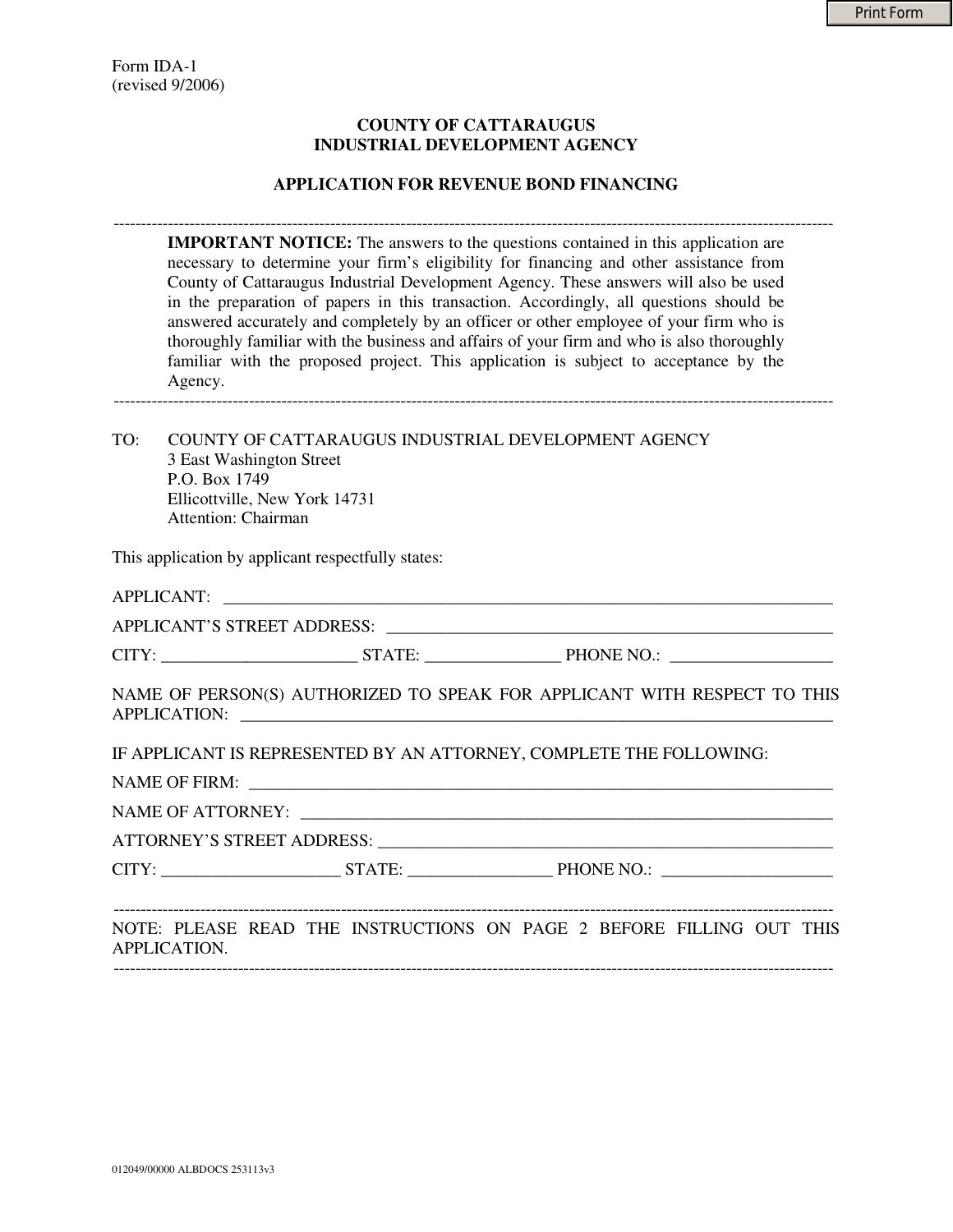#### INSTRUCTIONS

- 1. The Agency will not approve any application unless, in the judgment of the Agency, said application contains sufficient information upon which to base a decision whether to approve or tentatively approve an action.
- 2. Fill in all blanks, using "none" or "not applicable" or "N/A" where the question is not appropriate to the project which is the subject of this application (the "Project").
- 3. If an estimate is given as the answer to a question, put "(est)" after the figure or answer which is estimated.
- 4. If more space is needed to answer any specific question, attach a separate sheet.
- 5. When completed, return an original executed application and two (2) additional copies of this application to the Agency at the address indicated on the first page of this application, along with any support documentation, i.e. maps of proposed project, renderings of proposed buildings, etc.
- 6. The Agency will not give final approval to this application until the Agency receives a completed environmental assessment form (Form IDA-2) concerning the Project which is the subject of this application. Please provide an original environmental assessment form and two (2) additional copies of the environmental assessment form.
- 7. Please note that Article 6 of the Public Officers Law declares that all records in the possession of the Agency (with certain limited exceptions) are open to public inspection and duplication. If the applicant feels that there are elements of the Project which are in the nature of trade secrets or information, the nature of which is such that if disclosed to the public or otherwise widely disseminated would cause substantial injury to the applicant's competitive position, the applicant may identify such elements in writing and request that such elements be kept confidential in accordance with Article 6 of the Public Officers Law.
- 8. The applicant will be required to pay to the Agency all actual costs incurred by the Agency in connection with this application and the Project contemplated herein. The costs incurred by the Agency, including the Agency's general counsel and bond counsel, may be considered as a part of the project and included as a part of the resultant bond issue.
- 9. An application filing fee of One Thousand Dollars (\$1,000) is payable upon the submission of this application to the Agency. This application filing fee is non-refundable. For projects seeking refinancing (if the Agency is the issuer of the prior debt being refunded), the application filing fee is reduced to Two Hundred Fifty Dollars (\$250), and is also non-refundable. A check or money order made payable to the Agency must accompany each application. THIS APPLICATION WILL NOT BE ACCEPTED BY THE AGENCY UNLESS ACCOMPANIED BY THE APPLICATION FILING FEE.
- 10. The Agency has established a project fee for each project in which the Agency participates. UNLESS THE AGENCY AGREES IN WRITING TO THE CONTRARY, THIS PROJECT FEE IS REQUIRED TO BE PAID BY THE APPLICANT AT OR PRIOR TO THE GRANTING OF ANY FINANCIAL ASSISTANCE BY THE AGENCY.
- 11. Following any required public hearing with respect to the Project, the Agency will consider whether to adopt a resolution (an "inducement resolution") offering to issue revenue bonds with respect to the Project and to grant any other Financial Assistance in the form of abatements of state and local taxes with respect to the Project. If any funds are expended prior to the passage by the Agency of an inducement resolution with respect to the Project, such funds might not be eligible for reimbursement from the proceeds of any revenue bonds issued by the Agency with respect to the Project and might not be eligible for abatements of state and local taxes that constitute part of the other Financial Assistance sought as part of this application.
- 12. If the Agency adopts an inducement resolution with respect to the Project, such inducement resolution will not be effective for a period longer than two (2) years from the date of adoption of such inducement resolution.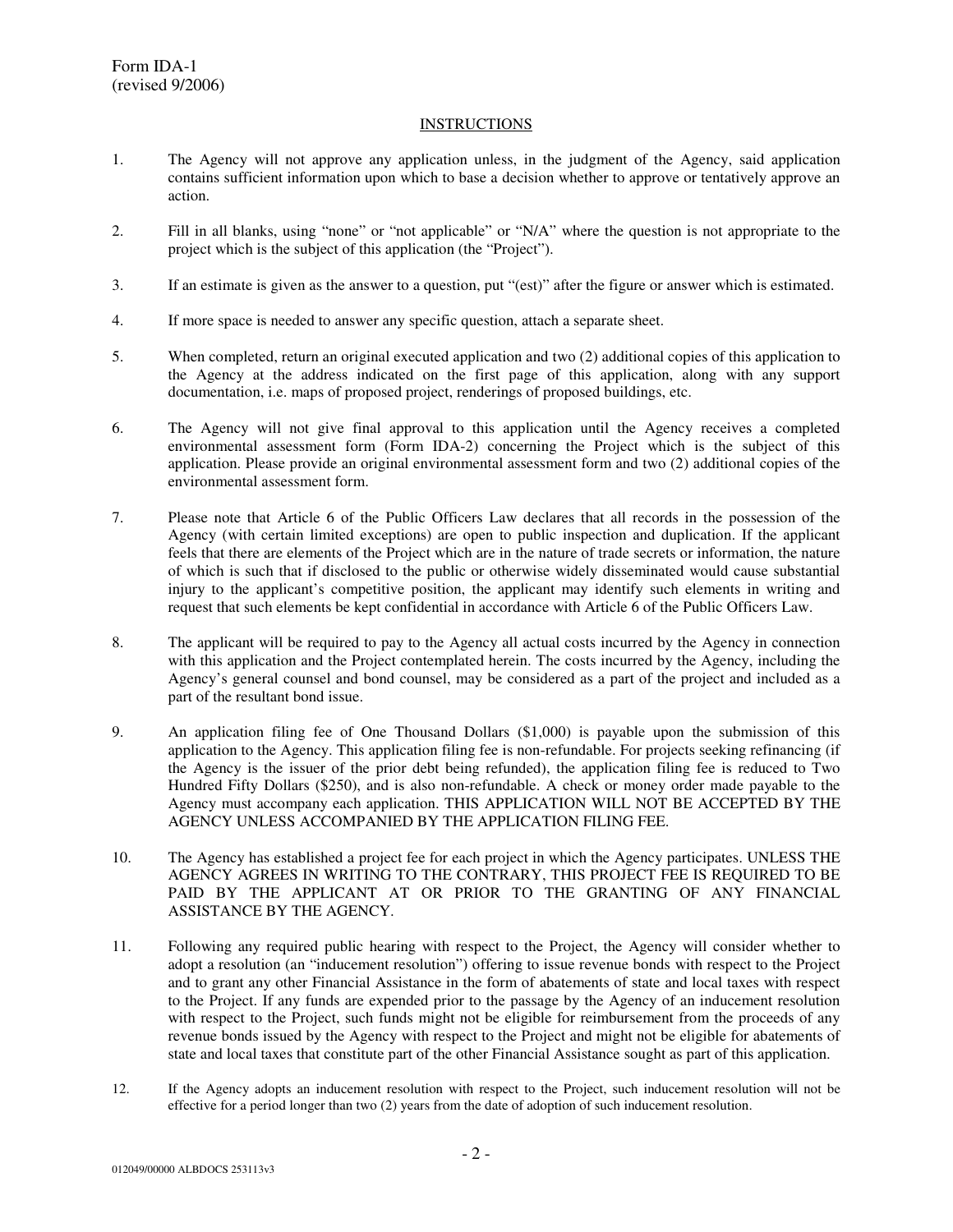# **County of Cattaraugus Industrial Development Agency Industrial Development Revenue Bond Agency Fees**

### **NEW MANUFACTURING PROJECTS** (*that meet the criteria under Section 144(a)(12)(c) of the IRS Code*)

- a. A new project application fee of \$1,000 *(non-refundable)* plus a \$750 non-refundable agency/bond counsel fee.
- b. 1% administrative fee on total project.

**NEW CIVIC FACILITY PROJECTS:** *(and other non-manufacturing projects that meet the criteria for issuing of tax-exempt bonds)*

- a. A new project application fee of \$1,000 *(non-refundable)* plus a \$750 non-refundable agency/bond counsel fee.
- b. 1% administrative fee on additional amounts above \$10,000,000 for each transaction.
- c. These are one time only fees paid at the time of transaction closing. There are no CCIDA annual administrative fees.

# **REFINANCING**:

Refinancing any project already financed through the CCIDA will require a CCIDA administrative application fee of \$250 plus ¼ of 1% or \$500 minimum of refinanced amount, except in the case of refinancing that will require new project documents. In that case the "new project" fees will apply.

## **SECOND MORTGAGES**:

- a. \$250.00 application fee (non-refundable)
- b. Fixed Asset Mortgage =  $7/8$  of 1% of total financed dollar amount
- c. Equity Asset Mortgage =  $\frac{1}{4}$  of 1% of total financed dollar amount
- Note: the minimum 2<sup>nd</sup> mortgage fee is \$500 plus the application fee.

## **OTHER**:

Any additional CCIDA project involvement will require a \$250 application fee plus a \$500 minimum service fee (includes any trustee/bank work).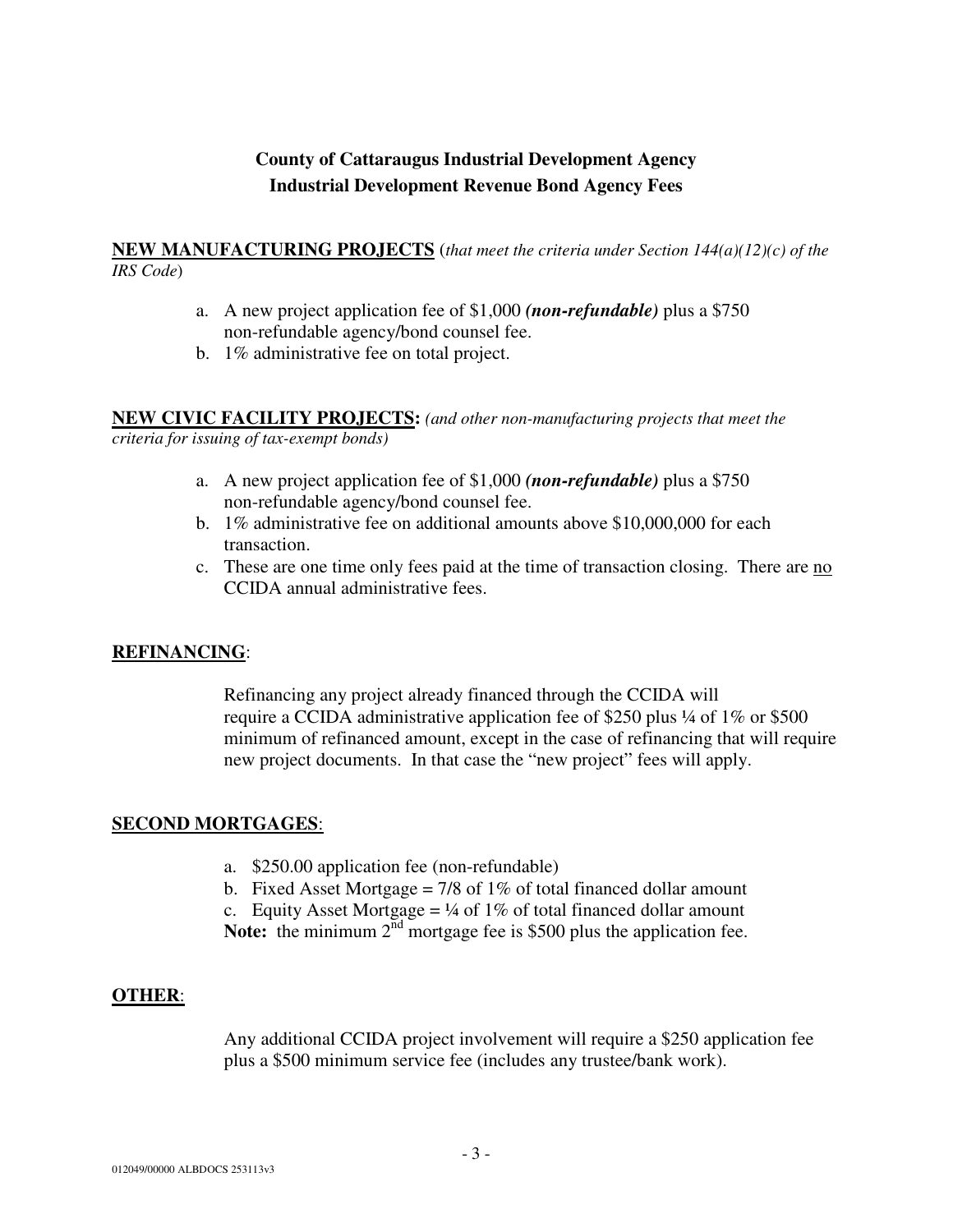# **SEQR**:

In addition, if the CCIDA is involved in the SEQR Process, a 1/8 of 1% fee will be charged on all IDA financed bond transaction where CCIDA is the lead or involved agency. The fee will be a minimum of \$500 on all CCIDA projects where the CCIDA determines the benefit is under \$750,000 and a \$1,000 minimum where CCIDA determines the benefit is above \$750,000 level if the transaction does not close, or proceeds through another financing route, the applicant is still responsible for this additional payment to the CCIDA. This fee does not include new projects.

## **OUT-OF-POCKET EXPENSES**:

If closing is in Western New York, application fee covers all of out-of-pocket expenses of CCIDA. If closing is outside of Western New York, or project involves visiting sites outside of Western New York, applicant is responsible for paying such out-of-pocket expenses. In addition, induced companies are responsible for CCIDA soft costs including CCIDA attorney, bond counsel, etc., and to pay those costs along with the CCIDA administrative fee at the bond (project financing closing.)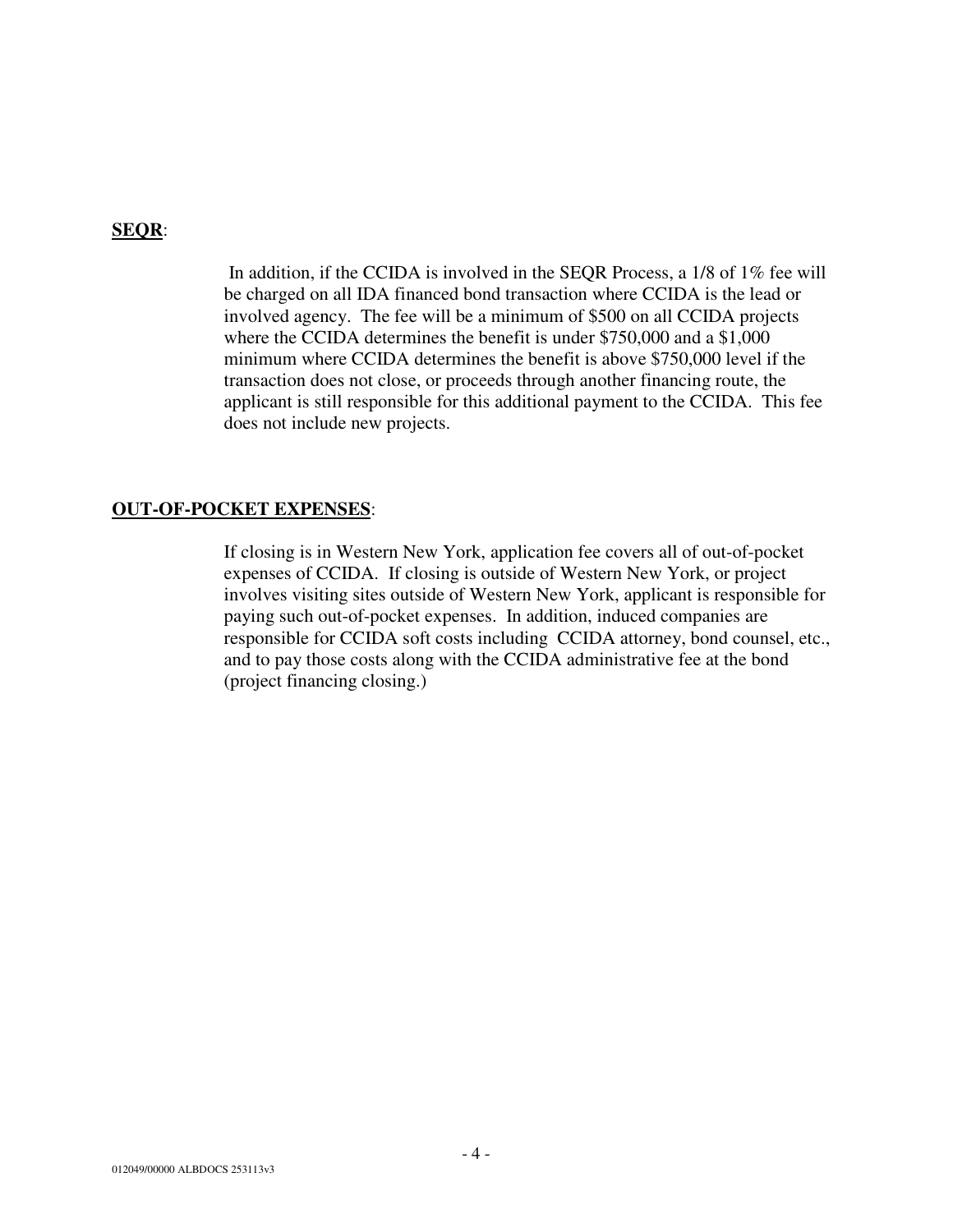| 1.  | Project Number                                                |                                                        |
|-----|---------------------------------------------------------------|--------------------------------------------------------|
| 2.  | Date application received by the Agency                       | $\frac{1}{2}$ , 20                                     |
| 3.  | Date application referred to attorney for review              | $\frac{1}{2}$ , 20                                     |
| 4.  | Date copy of application mailed to members                    | $\frac{1}{2}$ , 20                                     |
| 5.  | Date notice of Agency initial meeting on application posted   | $\frac{1}{20}$ , 20                                    |
| 6.  | Date notice of Agency initial meeting on application mailed   | $\sim$ 20                                              |
| 7.  | Date of Agency initial meeting on application                 | $\frac{1}{20}$ , 20                                    |
| 8.  | Date notice of Agency public hearing on application posted    | $\frac{1}{20}$ , 20                                    |
| 9.  | Date notice of Agency public hearing on application mailed    | $\frac{1}{20}$ , 20                                    |
| 10. | Date notice of Agency public hearing on application published | $\overline{\phantom{a}}$ , 20 $\overline{\phantom{a}}$ |
| 11. | Date of Agency public hearing on application                  | $\overline{\phantom{a}}$ , 20                          |
| 12. | Date notice of Agency second meeting on application posted    | $\sim$ $, 20$                                          |
| 13. | Date notice of Agency second meeting on application mailed    | $\frac{1}{20}$ , 20                                    |
| 14. | Date of Agency second meeting on application                  | $\frac{1}{2}$ , 20                                     |
| 15. | Date Agency conditionally approved application                | $\frac{1}{20}$                                         |
| 16. | Date Environmental Assessment Form ("EAF") received           | $\frac{1}{2}$ , 20                                     |
| 17. | Date Agency completed environmental review                    | $\frac{1}{20}$ , 20                                    |
| 18. | Date of final approval of application                         | $\sim$ 20                                              |

#### FOR AGENCY USE ONLY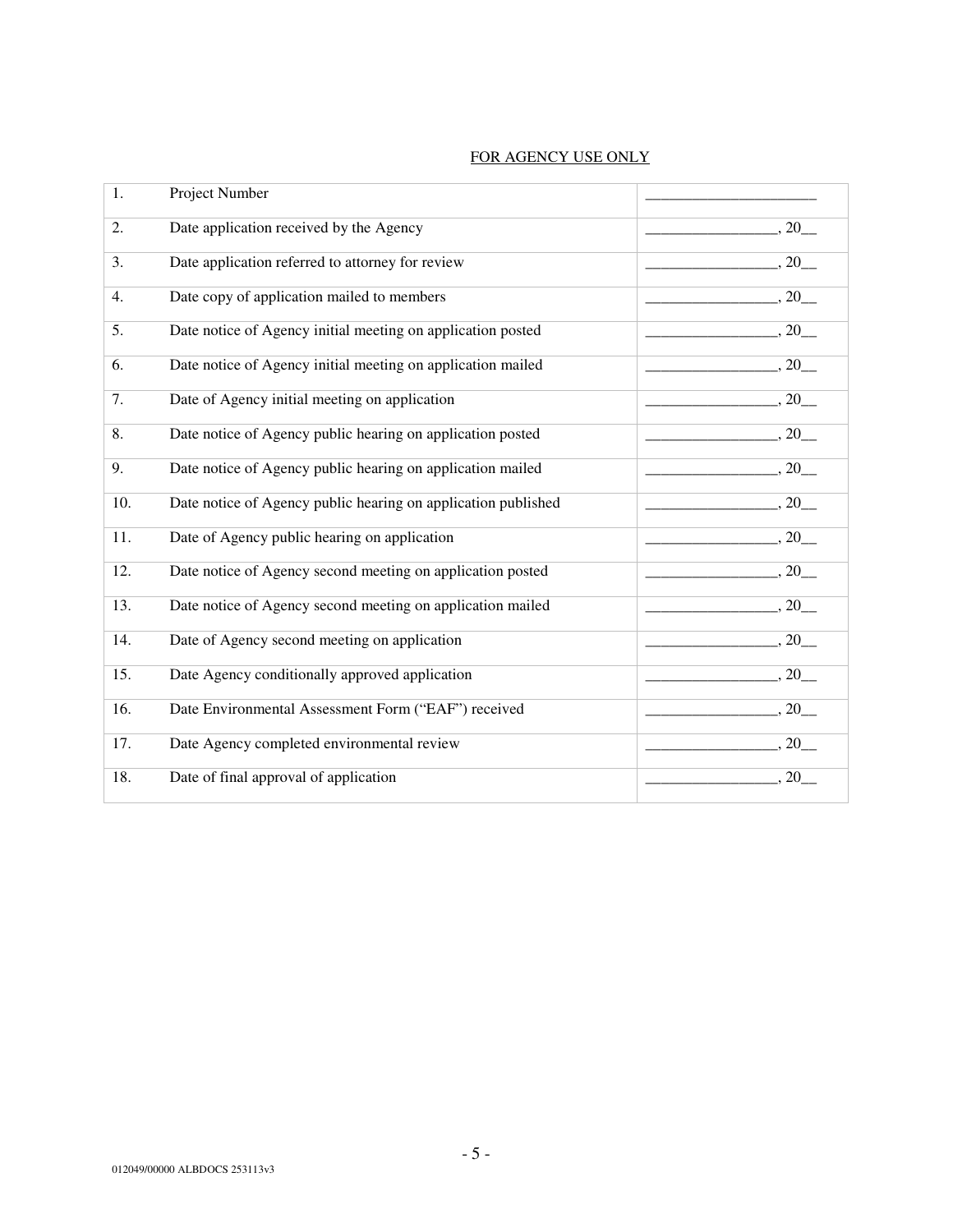# **I. INFORMATION CONCERNING THE PROPOSED OCCUPANT OF THE PROJECT (HEREINAFTER, THE "COMPANY").**

# **A. Identity of the Company:**

|                | Zip Code:                                                                         |
|----------------|-----------------------------------------------------------------------------------|
|                | Employer's ID No.:                                                                |
|                | If the Company differs from the Applicant, give details of relationship:          |
|                | Indicate type of business organization of Company:                                |
|                | a. $\Box$ Corporation. If so, indicate type of corporation? ____________________; |
|                | Formed in what State? ____________; Date incorporated: ___________;               |
|                | Authorized to do business in New York? Yes _; No __.                              |
| $\mathbf{b}$ . | □ Partnership. If so, indicate type of partnership ____________________________;  |
|                | Formed in what State? _____________; Date formed: ______________;                 |
|                | Number of general partners _______; Number of limited partners __________.        |
| $\mathbf{c}$ . | □ Limited liability company. If so, indicate type of entity: ________________;    |
|                | Formed in what State? _____________; Date formed: ______________;                 |
|                | Number of general members: _______; Number of limited members: ________.          |
|                | d. $\Box$ Sole proprietorship.                                                    |
|                | e. $\Box$ Other: If so, indicate type of entity:                                  |

\_\_\_\_\_\_\_\_\_\_\_\_\_\_\_\_\_\_\_\_\_\_\_\_\_\_\_\_\_\_\_\_\_\_\_\_\_\_\_\_\_\_\_\_\_\_\_\_\_\_\_\_\_\_\_\_\_\_\_\_\_\_\_\_\_\_\_\_\_\_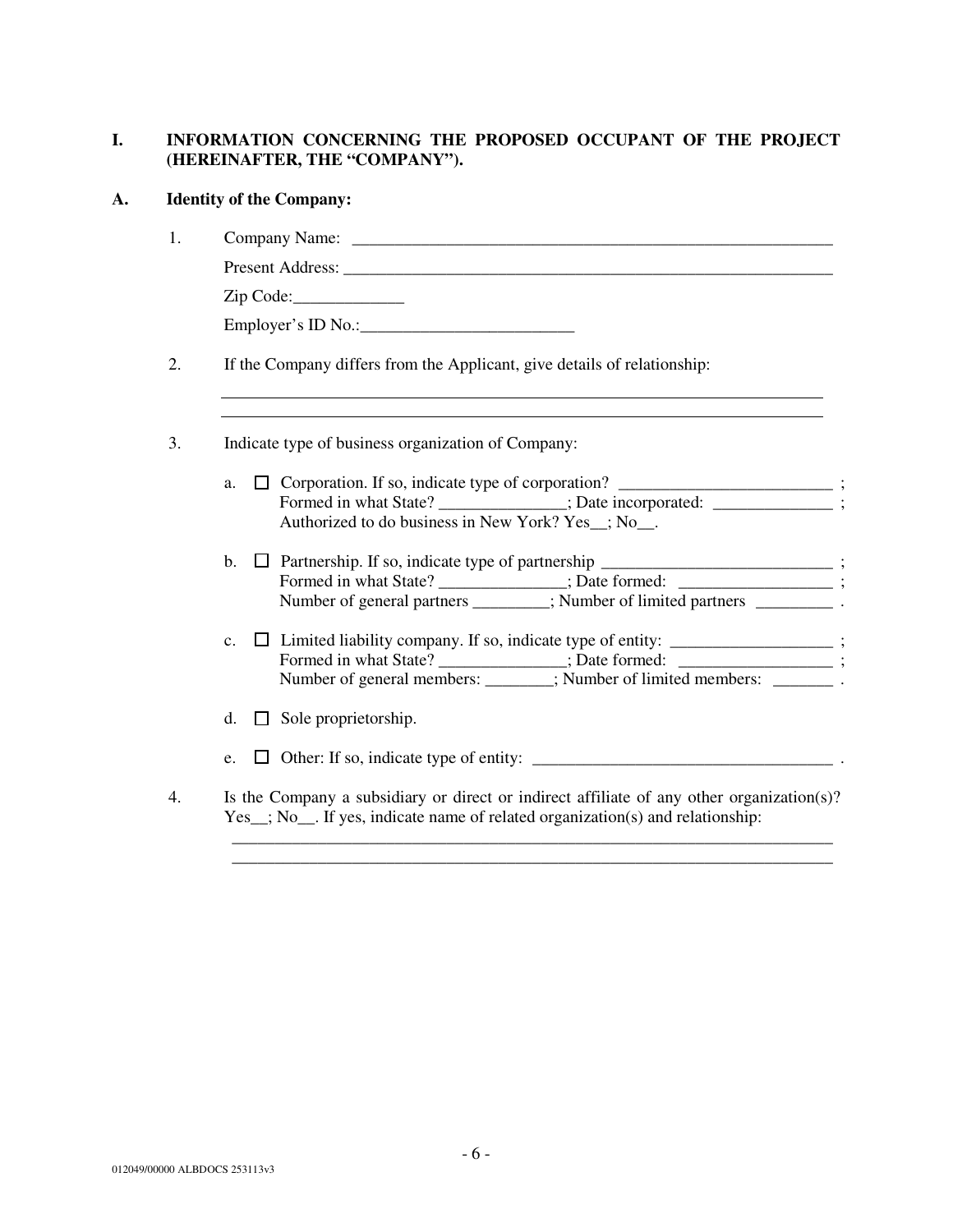## **B. Management of the Company:**

1. List all owners, officers, directors, members and/or partners (complete all columns for each person):

| Name (first, middle, last)<br><b>And Home Address</b> | <b>Position</b><br><b>Held</b> | <b>Other Principal</b><br><b>Business Affiliations</b> |
|-------------------------------------------------------|--------------------------------|--------------------------------------------------------|
|                                                       |                                |                                                        |
|                                                       |                                |                                                        |
|                                                       |                                |                                                        |

- 2. Is the Company or management of the Company now a plaintiff or a defendant in any civil or criminal litigation? Yes\_\_, No\_\_.
- 3. Has any person listed above, or any concern with whom such person has been connected, ever been convicted of a criminal offense (other than a minor traffic violation)? Yes\_\_, No\_\_.
- 4. Has any person listed above, or any concern with whom such person has been connected, ever been in receivership or been adjudicated a bankrupt? Yes\_\_; No\_\_.
- 5, If the answer to any of questions 2 through 4 is yes, please, furnish details in a separate attachment.

### **C. Principal owners of the Company:**

- 1. Is the Company publicly held? Yes\_\_; No\_\_. If yes, please list exchanges where the Company's stock is traded:
- 2. If no, list all stockholders having a 5% or more interest in the Company:

| <b>Name</b> | <b>Address</b> | <b>Percentage Of Holding</b> |
|-------------|----------------|------------------------------|
|             |                |                              |
|             |                |                              |
|             |                |                              |
|             |                |                              |
|             |                |                              |
|             |                |                              |

### **D. Company's principal bank(s):**

\_\_\_\_\_\_\_\_\_\_\_\_\_\_\_\_\_\_\_\_\_\_\_\_\_\_\_\_\_\_\_\_\_\_\_\_\_\_\_\_\_\_\_\_\_\_\_\_\_\_\_\_\_\_\_\_\_\_\_\_\_\_\_\_\_\_\_\_\_\_\_\_\_\_\_\_\_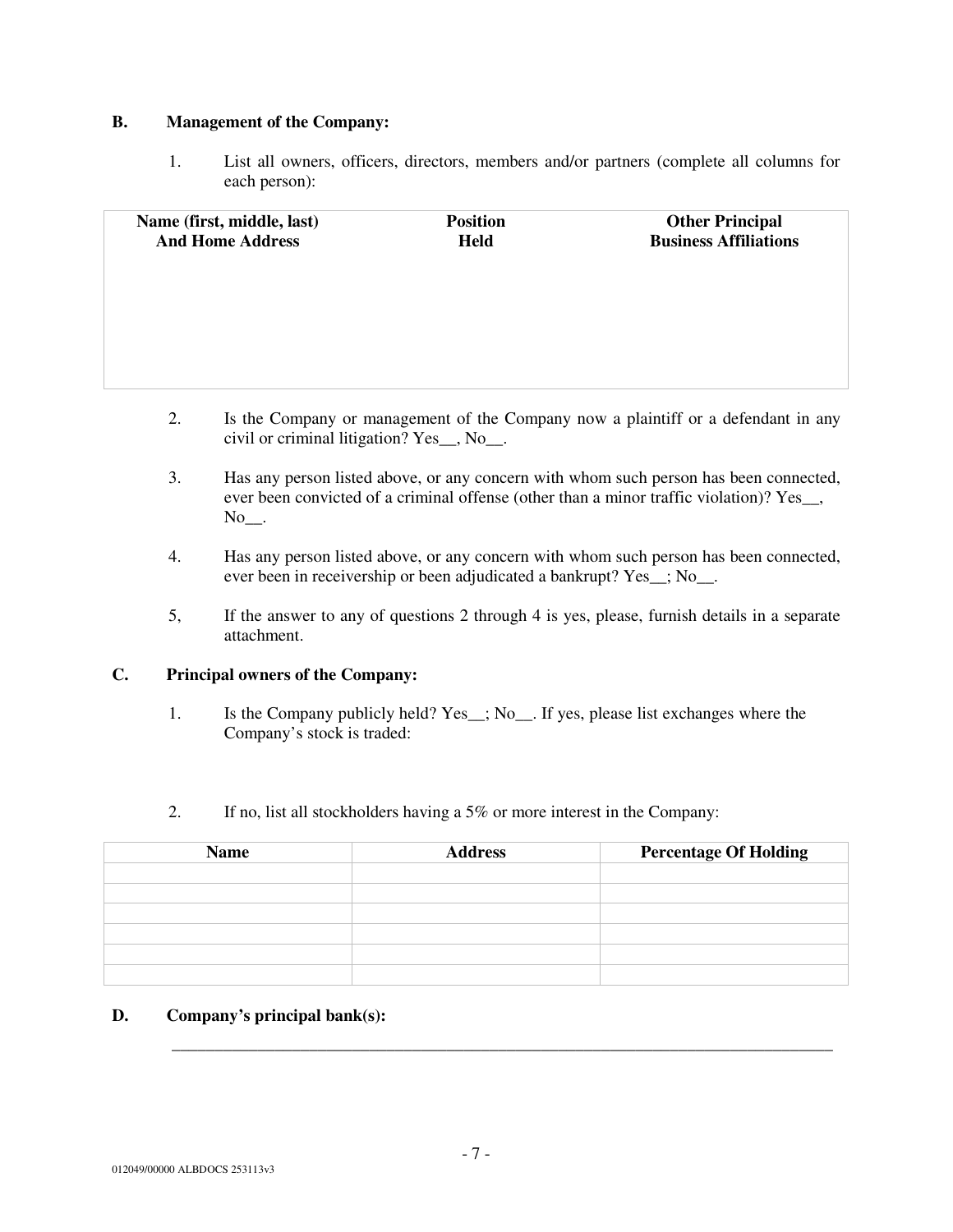#### DATA REGARDING THE PROPOSED PROJECT (HEREINAFTER, THE "PROJECT"). II.

Description of the Proposed Project: (Please provide a brief narrative description of the **A.** Project.)

| <b>Location of the Proposed Project:</b><br>City:                                       |  |  |  |  |
|-----------------------------------------------------------------------------------------|--|--|--|--|
|                                                                                         |  |  |  |  |
|                                                                                         |  |  |  |  |
|                                                                                         |  |  |  |  |
|                                                                                         |  |  |  |  |
|                                                                                         |  |  |  |  |
|                                                                                         |  |  |  |  |
|                                                                                         |  |  |  |  |
|                                                                                         |  |  |  |  |
|                                                                                         |  |  |  |  |
|                                                                                         |  |  |  |  |
|                                                                                         |  |  |  |  |
|                                                                                         |  |  |  |  |
|                                                                                         |  |  |  |  |
|                                                                                         |  |  |  |  |
|                                                                                         |  |  |  |  |
|                                                                                         |  |  |  |  |
|                                                                                         |  |  |  |  |
|                                                                                         |  |  |  |  |
|                                                                                         |  |  |  |  |
|                                                                                         |  |  |  |  |
| NOTE: If the Project consists only of Equipment, you do not need to complete item II.C, |  |  |  |  |
| item II.D and item II.E below.                                                          |  |  |  |  |
|                                                                                         |  |  |  |  |
| Description of the Project site (if real estate is part of the Project):                |  |  |  |  |
| Is a map, survey or sketch of the Project site attached? Yes_; No_.                     |  |  |  |  |
| Are there existing buildings on the Project site? Yes_; No_.                            |  |  |  |  |
| If yes, indicate the number of such existing buildings and the approximate size<br>a.   |  |  |  |  |
|                                                                                         |  |  |  |  |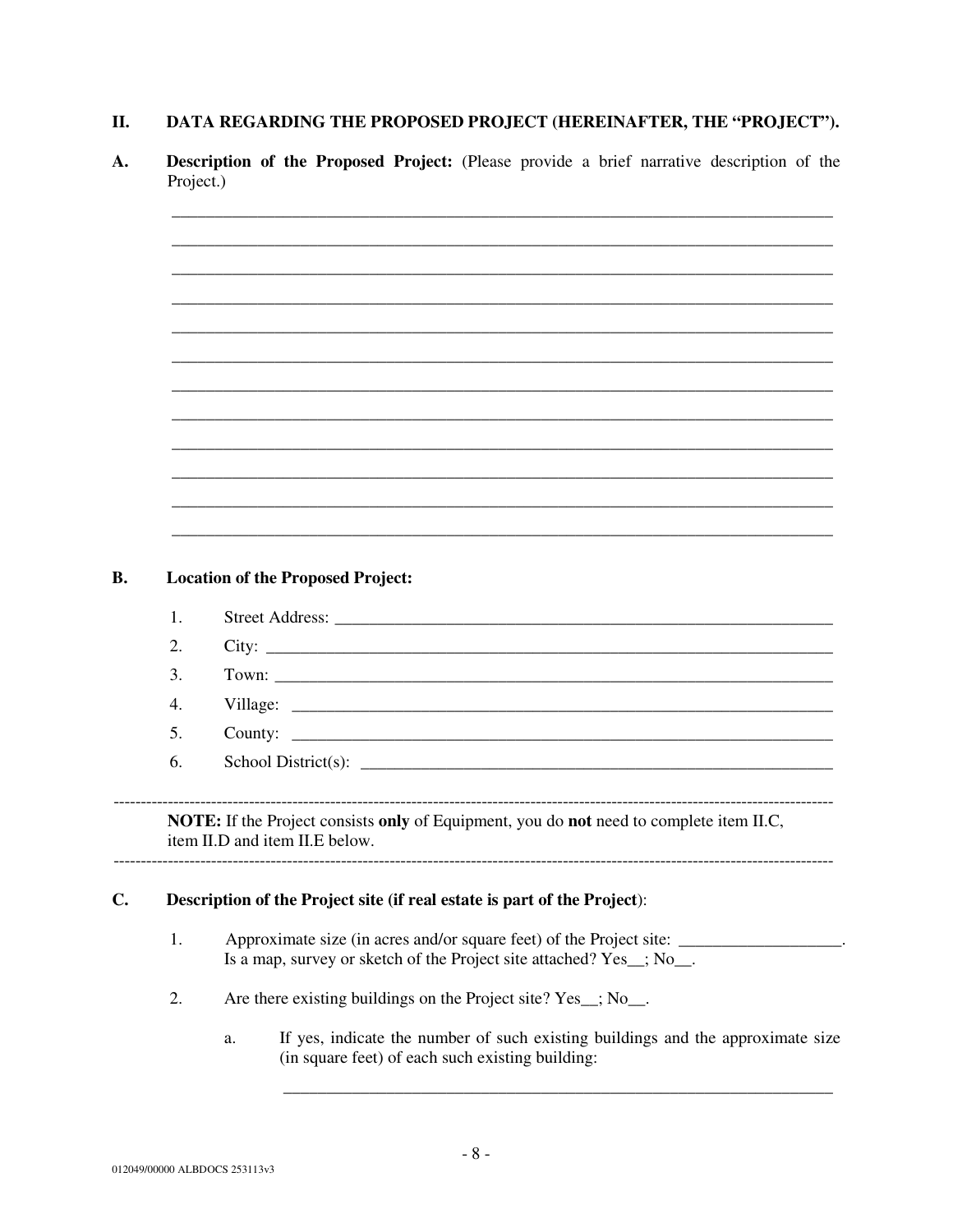b. Are the existing buildings in operation? Yes\_; No\_. If yes, describe present use of the existing buildings:

\_\_\_\_\_\_\_\_\_\_\_\_\_\_\_\_\_\_\_\_\_\_\_\_\_\_\_\_\_\_\_\_\_\_\_\_\_\_\_\_\_\_\_\_\_\_\_\_\_\_\_\_\_\_\_\_\_\_\_\_\_\_\_\_

\_\_\_\_\_\_\_\_\_\_\_\_\_\_\_\_\_\_\_\_\_\_\_\_\_\_\_\_\_\_\_\_\_\_\_\_\_\_\_\_\_\_\_\_\_\_\_\_\_\_\_\_\_\_\_\_\_\_\_\_\_\_\_\_ \_\_\_\_\_\_\_\_\_\_\_\_\_\_\_\_\_\_\_\_\_\_\_\_\_\_\_\_\_\_\_\_\_\_\_\_\_\_\_\_\_\_\_\_\_\_\_\_\_\_\_\_\_\_\_\_\_\_\_\_\_\_\_\_

\_\_\_\_\_\_\_\_\_\_\_\_\_\_\_\_\_\_\_\_\_\_\_\_\_\_\_\_\_\_\_\_\_\_\_\_\_\_\_\_\_\_\_\_\_\_\_\_\_\_\_\_\_\_\_\_\_\_\_\_\_\_\_\_ \_\_\_\_\_\_\_\_\_\_\_\_\_\_\_\_\_\_\_\_\_\_\_\_\_\_\_\_\_\_\_\_\_\_\_\_\_\_\_\_\_\_\_\_\_\_\_\_\_\_\_\_\_\_\_\_\_\_\_\_\_\_\_\_

- c. Are the existing buildings abandoned? Yes\_\_; No\_\_. About to be abandoned? Yes\_\_; No\_\_. If yes, describe:
- d. Will existing building(s) be renovated? Yes\_\_; No\_\_. If yes, please provide a brief narrative description and sketch, if available:

3. Utility service to the Project site:

|    | Water- If Municipal, indicate name of system: __________________________________                                                                                                                                                                                                                                                                                                                   |
|----|----------------------------------------------------------------------------------------------------------------------------------------------------------------------------------------------------------------------------------------------------------------------------------------------------------------------------------------------------------------------------------------------------|
|    |                                                                                                                                                                                                                                                                                                                                                                                                    |
|    | Sewer- If Municipal, indicate name of system: __________________________________                                                                                                                                                                                                                                                                                                                   |
|    |                                                                                                                                                                                                                                                                                                                                                                                                    |
|    | Electric-If Utility, indicate name of system: __________________________________                                                                                                                                                                                                                                                                                                                   |
|    | If Other, describe: $\frac{1}{\sqrt{1-\frac{1}{2}}\sqrt{1-\frac{1}{2}}\sqrt{1-\frac{1}{2}}\sqrt{1-\frac{1}{2}}\sqrt{1-\frac{1}{2}}\sqrt{1-\frac{1}{2}}\sqrt{1-\frac{1}{2}}\sqrt{1-\frac{1}{2}}\sqrt{1-\frac{1}{2}}\sqrt{1-\frac{1}{2}}\sqrt{1-\frac{1}{2}}\sqrt{1-\frac{1}{2}}\sqrt{1-\frac{1}{2}}\sqrt{1-\frac{1}{2}}\sqrt{1-\frac{1}{2}}\sqrt{1-\frac{1}{2}}\sqrt{1-\frac{1}{2}}\sqrt{1-\frac{1$ |
|    |                                                                                                                                                                                                                                                                                                                                                                                                    |
|    | If Other, describe: $\sqrt{\frac{2}{1-\frac{1}{2}} \left[\frac{1}{2}\right]^{2}}$                                                                                                                                                                                                                                                                                                                  |
| 4. | Present legal owner of the Project site:                                                                                                                                                                                                                                                                                                                                                           |

- a. If the Company owns the Project site, indicate date of purchase:
	- b. If Company does not own the Project site, does Company have an option signed with the owner to purchase the Project site? Yes\_; No\_. If yes, indicate date option signed with the owner: \_\_\_\_\_\_\_\_\_\_\_\_, 20\_; and the date the option expires: \_\_\_\_\_\_\_\_\_\_\_\_\_\_\_, 20\_\_.

\_\_\_\_\_\_\_\_\_\_\_\_\_\_\_\_\_\_\_\_\_, 20\_\_, purchase price: \$\_\_\_\_\_\_\_\_\_\_\_\_\_\_\_\_\_\_\_.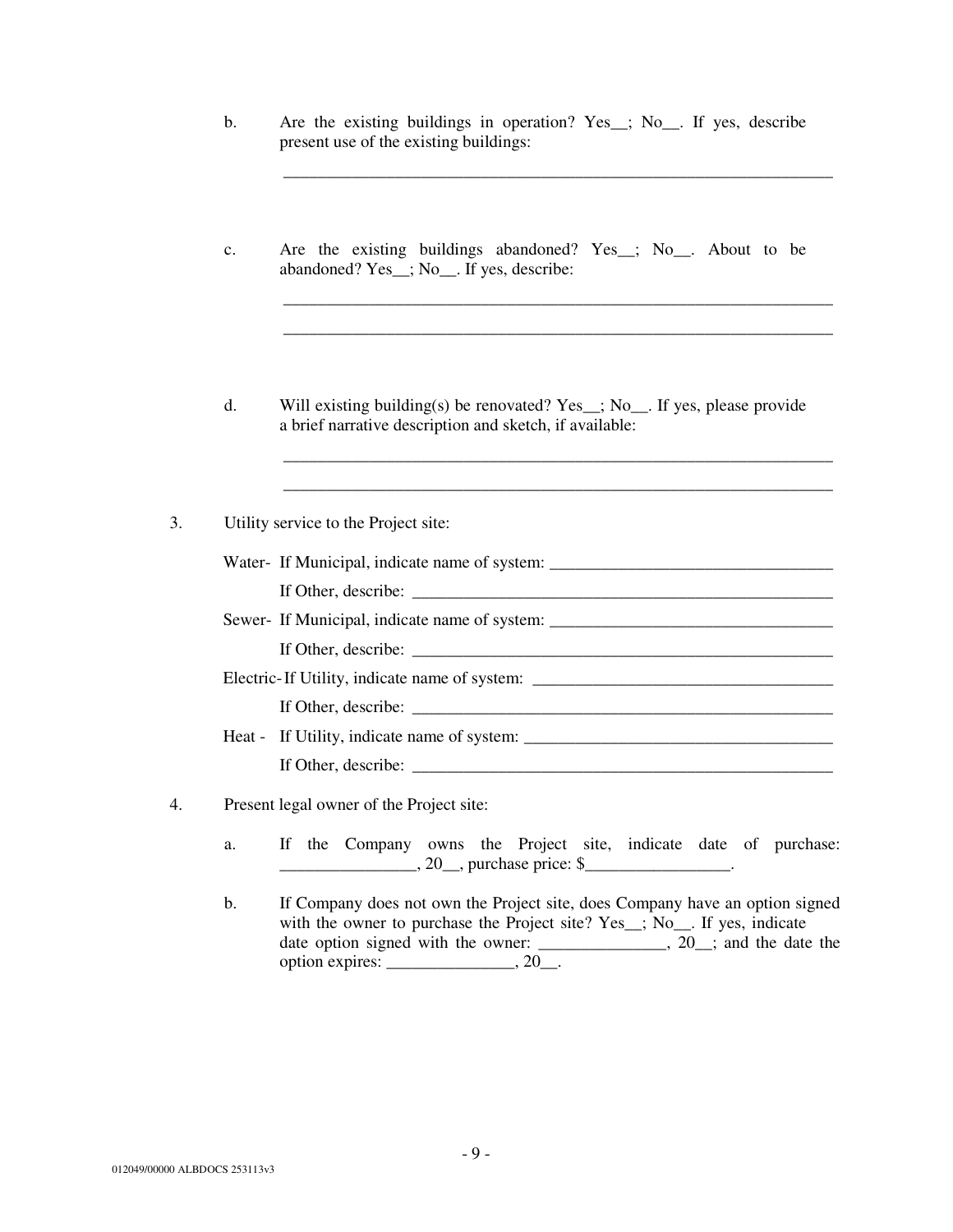c. If the Company does not own the Project site, is there a relationship legally or by common control between the Company and the present owner of the Project site? Yes\_; No\_\_. If yes, describe:

\_\_\_\_\_\_\_\_\_\_\_\_\_\_\_\_\_\_\_\_\_\_\_\_\_\_\_\_\_\_\_\_\_\_\_\_\_\_\_\_\_\_\_\_\_\_\_\_\_\_\_\_\_\_\_\_\_\_\_\_\_\_\_\_\_\_\_\_\_\_\_ \_\_\_\_\_\_\_\_\_\_\_\_\_\_\_\_\_\_\_\_\_\_\_\_\_\_\_\_\_\_\_\_\_\_\_\_\_\_\_\_\_\_\_\_\_\_\_\_\_\_\_\_\_\_\_\_\_\_\_\_\_\_\_\_\_\_\_\_\_\_\_

\_\_\_\_\_\_\_\_\_\_\_\_\_\_\_\_\_\_\_\_\_\_\_\_\_\_\_\_\_\_\_\_\_\_\_\_\_\_\_\_\_\_\_\_\_\_\_\_\_\_\_\_\_\_\_\_\_\_\_\_\_\_\_\_

- 5. To the best of your knowledge, are there any environmental concerns respecting the Project site or any structures thereon? Yes  $\therefore$  No. If yes, please explain:
- 6. a. Zoning District in which the Project site is located: \_\_\_\_\_\_\_\_\_\_\_\_\_\_\_\_\_\_.
	- b. Are there any variances or special permits affecting the Project site? Yes\_; No. If yes, list on a separate attachment and attach copies of all such variances or special permits.

#### **D. Description of Proposed New Construction (if real estate is part of the Project**):

1. Does part of the Project consist of the acquisition or construction of a new building or buildings? Yes\_; No\_. If yes, indicate number and size of new buildings along with a rendering or a sketch:

\_\_\_\_\_\_\_\_\_\_\_\_\_\_\_\_\_\_\_\_\_\_\_\_\_\_\_\_\_\_\_\_\_\_\_\_\_\_\_\_\_\_\_\_\_\_\_\_\_\_\_\_\_\_\_\_\_\_\_\_\_\_\_\_\_\_\_\_\_\_\_ \_\_\_\_\_\_\_\_\_\_\_\_\_\_\_\_\_\_\_\_\_\_\_\_\_\_\_\_\_\_\_\_\_\_\_\_\_\_\_\_\_\_\_\_\_\_\_\_\_\_\_\_\_\_\_\_\_\_\_\_\_\_\_\_\_\_\_\_\_\_\_

\_\_\_\_\_\_\_\_\_\_\_\_\_\_\_\_\_\_\_\_\_\_\_\_\_\_\_\_\_\_\_\_\_\_\_\_\_\_\_\_\_\_\_\_\_\_\_\_\_\_\_\_\_\_\_\_\_\_\_\_\_\_\_\_\_\_\_\_\_\_\_ \_\_\_\_\_\_\_\_\_\_\_\_\_\_\_\_\_\_\_\_\_\_\_\_\_\_\_\_\_\_\_\_\_\_\_\_\_\_\_\_\_\_\_\_\_\_\_\_\_\_\_\_\_\_\_\_\_\_\_\_\_\_\_\_\_\_\_\_\_\_\_

\_\_\_\_\_\_\_\_\_\_\_\_\_\_\_\_\_\_\_\_\_\_\_\_\_\_\_\_\_\_\_\_\_\_\_\_\_\_\_\_\_\_\_\_\_\_\_\_\_\_\_\_\_\_\_\_\_\_\_\_\_\_\_\_\_\_\_\_\_\_\_ \_\_\_\_\_\_\_\_\_\_\_\_\_\_\_\_\_\_\_\_\_\_\_\_\_\_\_\_\_\_\_\_\_\_\_\_\_\_\_\_\_\_\_\_\_\_\_\_\_\_\_\_\_\_\_\_\_\_\_\_\_\_\_\_\_\_\_\_\_\_\_ \_\_\_\_\_\_\_\_\_\_\_\_\_\_\_\_\_\_\_\_\_\_\_\_\_\_\_\_\_\_\_\_\_\_\_\_\_\_\_\_\_\_\_\_\_\_\_\_\_\_\_\_\_\_\_\_\_\_\_\_\_\_\_\_\_\_\_\_\_\_\_

- 2. Does part of the Project consist of additions and/or renovations to existing buildings located on the Project site? Yes\_; No\_. If yes, indicate the buildings to be expanded or renovated, the size of any expansions and the nature of expansion and/or renovation:
- 3. Describe the principal uses to be made by the Company of the building or buildings to be acquired, constructed or expanded:

#### **E. Method of Construction after Agency Approval (if real estate is part of the Project)**:

1. If the Agency approves the Project, there are two methods that may be used to undertake the Project. The applicant can undertake the Project privately and sell the Project to the Agency upon completion. Alternatively, the applicant can request to be appointed as "agent" of the Agency, in which case certain laws applicable to public construction may apply to the Project. Does the applicant wish to be designated as "agent" of the Agency for purposes of undertaking the Project? Yes\_\_; No\_\_.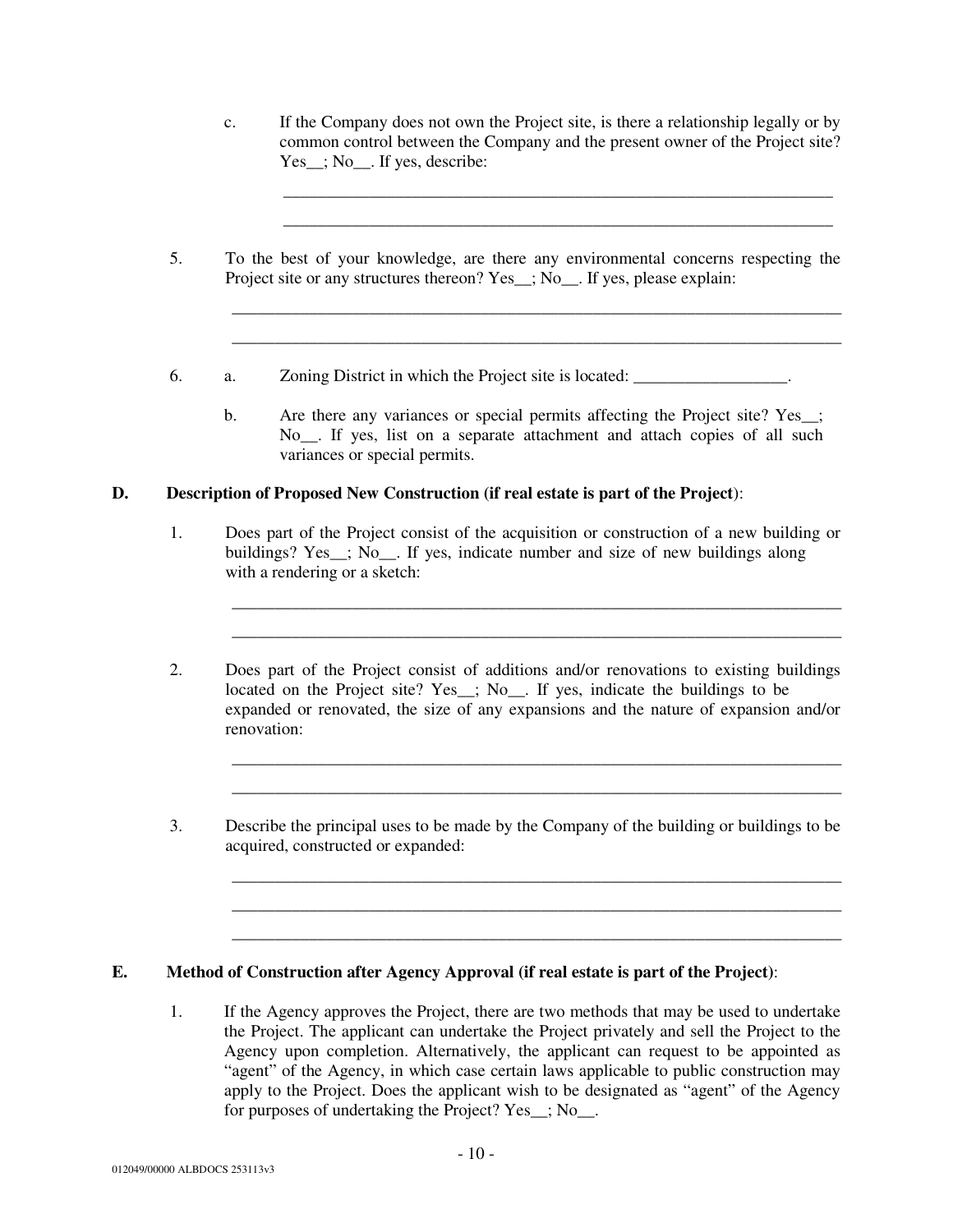2. If the answer to question 1 is yes, does the applicant desire such "agent" status prior to the closing date of the financing? Yes\_\_; No\_\_.

## **F. Description of the Equipment:**

1. Does a part of the Project consist of the acquisition or installation of machinery, equipment or other personal property (the "Equipment")? Yes ; No. If yes, describe the Equipment:

\_\_\_\_\_\_\_\_\_\_\_\_\_\_\_\_\_\_\_\_\_\_\_\_\_\_\_\_\_\_\_\_\_\_\_\_\_\_\_\_\_\_\_\_\_\_\_\_\_\_\_\_\_\_\_\_\_\_\_\_\_\_\_\_\_\_\_\_\_\_\_ \_\_\_\_\_\_\_\_\_\_\_\_\_\_\_\_\_\_\_\_\_\_\_\_\_\_\_\_\_\_\_\_\_\_\_\_\_\_\_\_\_\_\_\_\_\_\_\_\_\_\_\_\_\_\_\_\_\_\_\_\_\_\_\_\_\_\_\_\_\_\_

\_\_\_\_\_\_\_\_\_\_\_\_\_\_\_\_\_\_\_\_\_\_\_\_\_\_\_\_\_\_\_\_\_\_\_\_\_\_\_\_\_\_\_\_\_\_\_\_\_\_\_\_\_\_\_\_\_\_\_\_\_\_\_\_\_\_\_\_\_\_\_ \_\_\_\_\_\_\_\_\_\_\_\_\_\_\_\_\_\_\_\_\_\_\_\_\_\_\_\_\_\_\_\_\_\_\_\_\_\_\_\_\_\_\_\_\_\_\_\_\_\_\_\_\_\_\_\_\_\_\_\_\_\_\_\_\_\_\_\_\_\_\_

\_\_\_\_\_\_\_\_\_\_\_\_\_\_\_\_\_\_\_\_\_\_\_\_\_\_\_\_\_\_\_\_\_\_\_\_\_\_\_\_\_\_\_\_\_\_\_\_\_\_\_\_\_\_\_\_\_\_\_\_\_\_\_\_\_\_\_\_\_\_\_

\_\_\_\_\_\_\_\_\_\_\_\_\_\_\_\_\_\_\_\_\_\_\_\_\_\_\_\_\_\_\_\_\_\_\_\_\_\_\_\_\_\_\_\_\_\_\_\_\_\_\_\_\_\_\_\_\_\_\_\_\_\_\_\_\_\_\_\_\_\_\_

\_\_\_\_\_\_\_\_\_\_\_\_\_\_\_\_\_\_\_\_\_\_\_\_\_\_\_\_\_\_\_\_\_\_\_\_\_\_\_\_\_\_\_\_\_\_\_\_\_\_\_\_\_\_\_\_\_\_\_\_\_\_\_\_\_\_\_\_\_\_\_

\_\_\_\_\_\_\_\_\_\_\_\_\_\_\_\_\_\_\_\_\_\_\_\_\_\_\_\_\_\_\_\_\_\_\_\_\_\_\_\_\_\_\_\_\_\_\_\_\_\_\_\_\_\_\_\_\_\_\_\_\_\_\_\_\_\_\_\_\_\_\_ \_\_\_\_\_\_\_\_\_\_\_\_\_\_\_\_\_\_\_\_\_\_\_\_\_\_\_\_\_\_\_\_\_\_\_\_\_\_\_\_\_\_\_\_\_\_\_\_\_\_\_\_\_\_\_\_\_\_\_\_\_\_\_\_\_\_\_\_\_\_\_ \_\_\_\_\_\_\_\_\_\_\_\_\_\_\_\_\_\_\_\_\_\_\_\_\_\_\_\_\_\_\_\_\_\_\_\_\_\_\_\_\_\_\_\_\_\_\_\_\_\_\_\_\_\_\_\_\_\_\_\_\_\_\_\_\_\_\_\_\_\_\_

\_\_\_\_\_\_\_\_\_\_\_\_\_\_\_\_\_\_\_\_\_\_\_\_\_\_\_\_\_\_\_\_\_\_\_\_\_\_\_\_\_\_\_\_\_\_\_\_\_\_\_\_\_\_\_\_\_\_\_\_\_\_\_\_\_\_\_\_\_\_\_ \_\_\_\_\_\_\_\_\_\_\_\_\_\_\_\_\_\_\_\_\_\_\_\_\_\_\_\_\_\_\_\_\_\_\_\_\_\_\_\_\_\_\_\_\_\_\_\_\_\_\_\_\_\_\_\_\_\_\_\_\_\_\_\_\_\_\_\_\_\_\_

\_\_\_\_\_\_\_\_\_\_\_\_\_\_\_\_\_\_\_\_\_\_\_\_\_\_\_\_\_\_\_\_\_\_\_\_\_\_\_\_\_\_\_\_\_\_\_\_\_\_\_\_\_\_\_\_\_\_\_\_\_\_\_\_\_\_\_\_\_\_\_

\_\_\_\_\_\_\_\_\_\_\_\_\_\_\_\_\_\_\_\_\_\_\_\_\_\_\_\_\_\_\_\_\_\_\_\_\_\_\_\_\_\_\_\_\_\_\_\_\_\_\_\_\_\_\_\_\_\_\_\_\_\_\_\_\_\_\_\_\_\_\_

- 2. With respect to the Equipment to be acquired, will any of the Equipment be Equipment which has previously been used? Yes\_; No\_\_. If yes, please provide detail:
- 3. Describe the principal uses to be made by the Company of the Equipment to be acquired or installed:

### **G. Project Use:**

- 1. What are the principal products to be produced at the Project?
- 2. What are the principal activities to be conducted at the Project?
- 3. Does the Project include facilities or property that are primarily used in making retail sales of goods or services to customers who personally visit such facilities? Yes\_; No\_\_. If yes, please provide detail:
- 4. If the answer to question 3 is yes, what percentage of the cost of the Project will be expended on such facilities or property primarily used in making sales of goods or services to customers who personally visit the Project? \_\_\_\_\_%.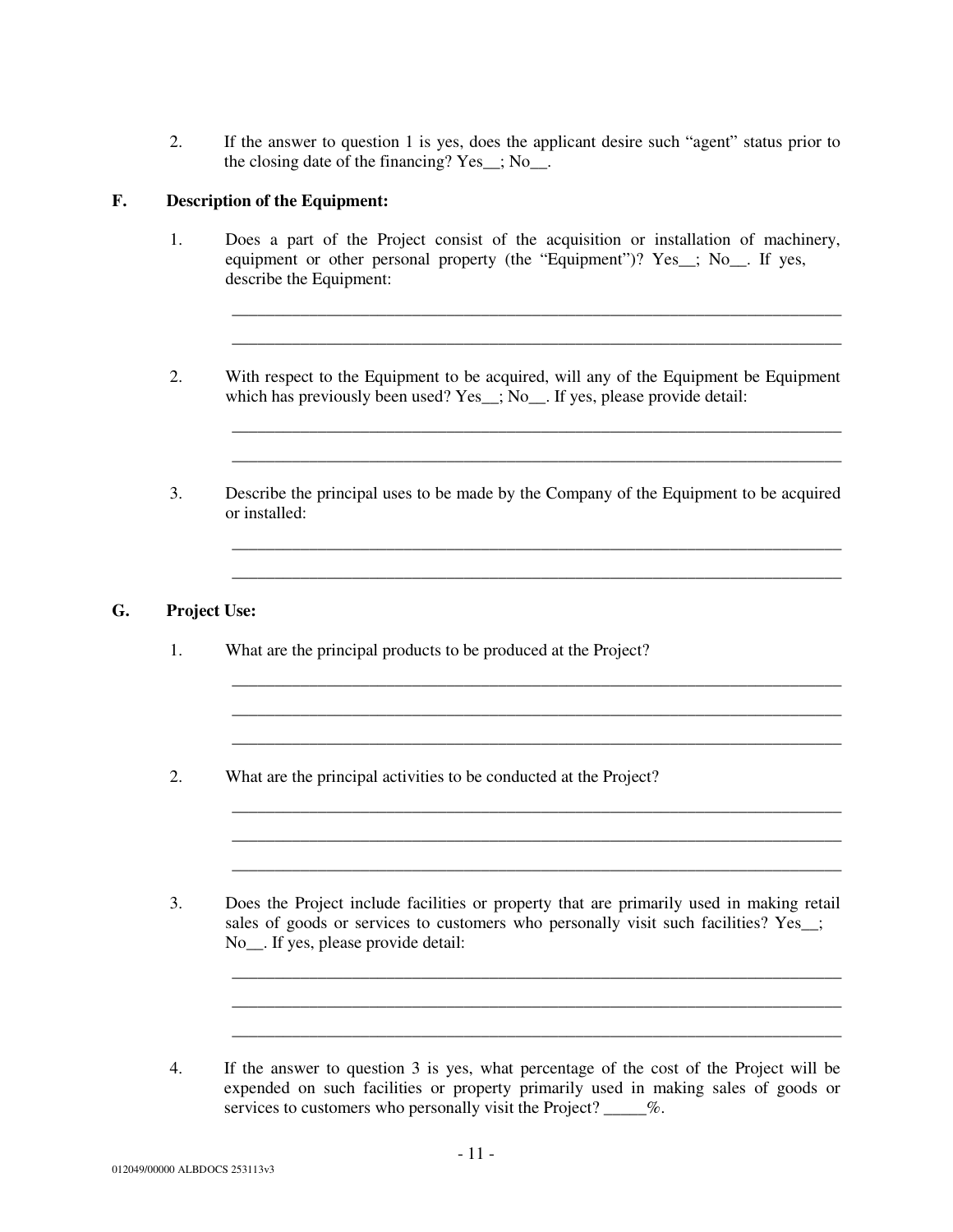- 5. If the answer to question 3 is yes, and the answer to question 4 is more than 33.33%, indicate whether any of the following apply to the Project:
	- a. Will the Project be operated by a not-for-profit corporation? Yes  $\therefore$  No. If yes, please explain:
	- b. Is the Project likely to attract a significant number of visitors from outside the economic development region in which the Project will be located? Yes\_\_; No<sub>\_\_\_</sub>. If yes, please explain:

\_\_\_\_\_\_\_\_\_\_\_\_\_\_\_\_\_\_\_\_\_\_\_\_\_\_\_\_\_\_\_\_\_\_\_\_\_\_\_\_\_\_\_\_\_\_\_\_\_\_\_\_\_\_\_\_\_\_\_\_\_\_\_\_ \_\_\_\_\_\_\_\_\_\_\_\_\_\_\_\_\_\_\_\_\_\_\_\_\_\_\_\_\_\_\_\_\_\_\_\_\_\_\_\_\_\_\_\_\_\_\_\_\_\_\_\_\_\_\_\_\_\_\_\_\_\_\_\_

\_\_\_\_\_\_\_\_\_\_\_\_\_\_\_\_\_\_\_\_\_\_\_\_\_\_\_\_\_\_\_\_\_\_\_\_\_\_\_\_\_\_\_\_\_\_\_\_\_\_\_\_\_\_\_\_\_\_\_\_\_\_\_\_ \_\_\_\_\_\_\_\_\_\_\_\_\_\_\_\_\_\_\_\_\_\_\_\_\_\_\_\_\_\_\_\_\_\_\_\_\_\_\_\_\_\_\_\_\_\_\_\_\_\_\_\_\_\_\_\_\_\_\_\_\_\_\_\_

\_\_\_\_\_\_\_\_\_\_\_\_\_\_\_\_\_\_\_\_\_\_\_\_\_\_\_\_\_\_\_\_\_\_\_\_\_\_\_\_\_\_\_\_\_\_\_\_\_\_\_\_\_\_\_\_\_\_\_\_\_\_\_\_ \_\_\_\_\_\_\_\_\_\_\_\_\_\_\_\_\_\_\_\_\_\_\_\_\_\_\_\_\_\_\_\_\_\_\_\_\_\_\_\_\_\_\_\_\_\_\_\_\_\_\_\_\_\_\_\_\_\_\_\_\_\_\_\_

\_\_\_\_\_\_\_\_\_\_\_\_\_\_\_\_\_\_\_\_\_\_\_\_\_\_\_\_\_\_\_\_\_\_\_\_\_\_\_\_\_\_\_\_\_\_\_\_\_\_\_\_\_\_\_\_\_\_\_\_\_\_\_\_ \_\_\_\_\_\_\_\_\_\_\_\_\_\_\_\_\_\_\_\_\_\_\_\_\_\_\_\_\_\_\_\_\_\_\_\_\_\_\_\_\_\_\_\_\_\_\_\_\_\_\_\_\_\_\_\_\_\_\_\_\_\_\_\_

\_\_\_\_\_\_\_\_\_\_\_\_\_\_\_\_\_\_\_\_\_\_\_\_\_\_\_\_\_\_\_\_\_\_\_\_\_\_\_\_\_\_\_\_\_\_\_\_\_\_\_\_\_\_\_\_\_\_\_\_\_\_\_\_ \_\_\_\_\_\_\_\_\_\_\_\_\_\_\_\_\_\_\_\_\_\_\_\_\_\_\_\_\_\_\_\_\_\_\_\_\_\_\_\_\_\_\_\_\_\_\_\_\_\_\_\_\_\_\_\_\_\_\_\_\_\_\_\_

- c. Would the Project occupant, but for the contemplated financial assistance from the Agency, locate the related jobs outside the State of New York? Yes\_\_; No\_\_. If yes, please explain:
- d. Is the predominant purpose of the Project to make available goods or services which would not, but for the Project, be reasonable accessible to the residents of the city, town or village within which the Project will be located, because of a lack of reasonably accessible retail trade facilities offering such goods or services? Yes ; No. If yes, please provide detail:
- e. Will the Project be located in one of the following: (i) the City of New York; (ii) an area designed as an economic development zone pursuant to Article 18-B of the General Municipal Law; or (iii) a census tract or block numbering area (or census tract or block numbering area contiguous thereto) which, according to the most recent census data, has (x) a poverty rate of at least 20% for the year in which the data relates, or at least 20% of households receiving public assistance, and (y) an unemployment rate of at least 1.25 times the statewide unemployment rate for the year to which the data relates? Yes\_; No\_. If yes, please explain: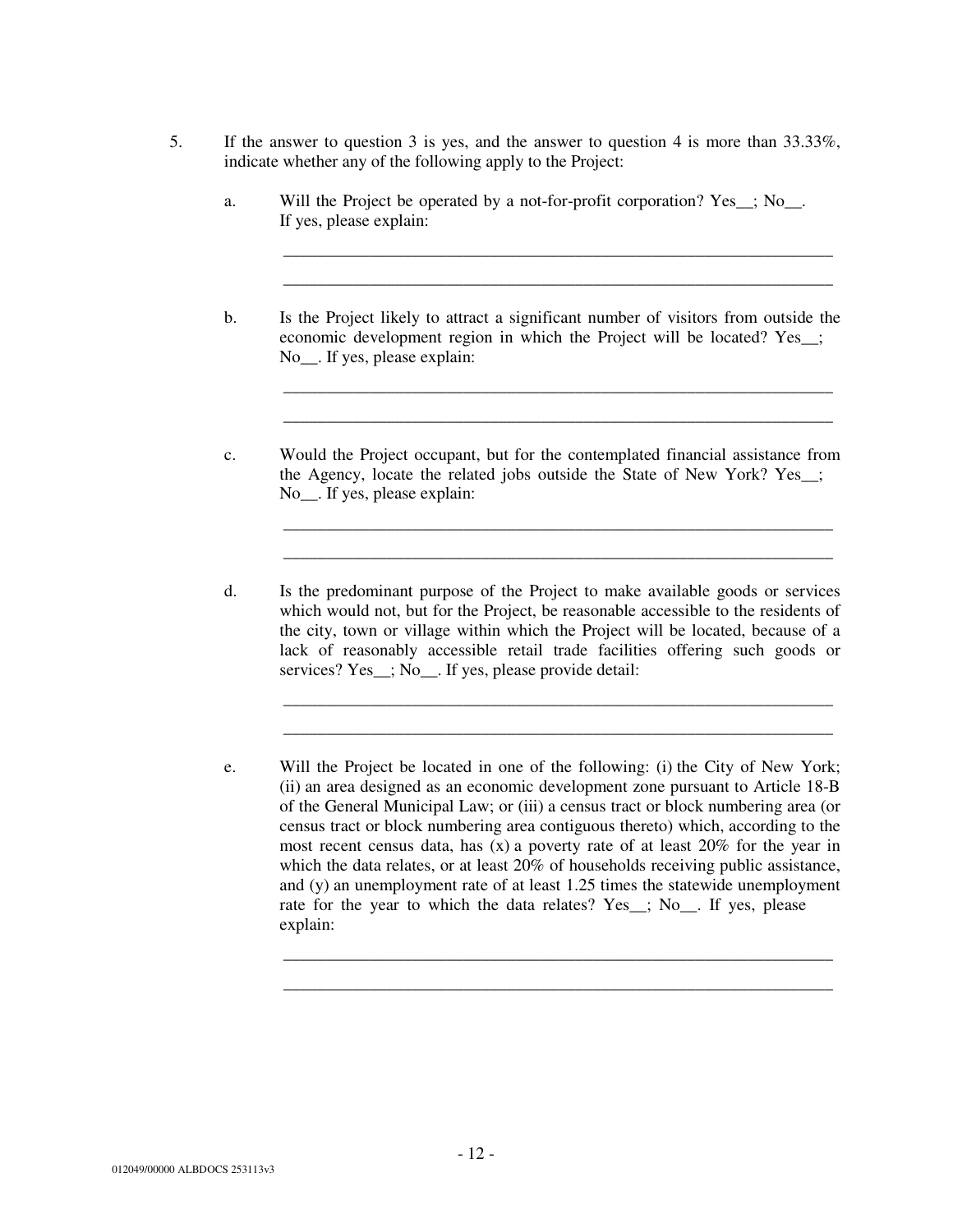6. If the answers to any of subdivisions c. through e. of question 5 is yes, will the Project preserve permanent, private sector jobs or increase the overall number of permanent, private sector jobs in the State of New York? Yes\_\_; No\_\_. If yes, please explain:

\_\_\_\_\_\_\_\_\_\_\_\_\_\_\_\_\_\_\_\_\_\_\_\_\_\_\_\_\_\_\_\_\_\_\_\_\_\_\_\_\_\_\_\_\_\_\_\_\_\_\_\_\_\_\_\_\_\_\_\_\_\_\_\_\_\_\_\_\_\_\_ \_\_\_\_\_\_\_\_\_\_\_\_\_\_\_\_\_\_\_\_\_\_\_\_\_\_\_\_\_\_\_\_\_\_\_\_\_\_\_\_\_\_\_\_\_\_\_\_\_\_\_\_\_\_\_\_\_\_\_\_\_\_\_\_\_\_\_\_\_\_\_ \_\_\_\_\_\_\_\_\_\_\_\_\_\_\_\_\_\_\_\_\_\_\_\_\_\_\_\_\_\_\_\_\_\_\_\_\_\_\_\_\_\_\_\_\_\_\_\_\_\_\_\_\_\_\_\_\_\_\_\_\_\_\_\_\_\_\_\_\_\_\_

\_\_\_\_\_\_\_\_\_\_\_\_\_\_\_\_\_\_\_\_\_\_\_\_\_\_\_\_\_\_\_\_\_\_\_\_\_\_\_\_\_\_\_\_\_\_\_\_\_\_\_\_\_\_\_\_\_\_\_\_\_\_\_\_\_\_\_\_\_\_\_ \_\_\_\_\_\_\_\_\_\_\_\_\_\_\_\_\_\_\_\_\_\_\_\_\_\_\_\_\_\_\_\_\_\_\_\_\_\_\_\_\_\_\_\_\_\_\_\_\_\_\_\_\_\_\_\_\_\_\_\_\_\_\_\_\_\_\_\_\_\_\_ \_\_\_\_\_\_\_\_\_\_\_\_\_\_\_\_\_\_\_\_\_\_\_\_\_\_\_\_\_\_\_\_\_\_\_\_\_\_\_\_\_\_\_\_\_\_\_\_\_\_\_\_\_\_\_\_\_\_\_\_\_\_\_\_\_\_\_\_\_\_\_

\_\_\_\_\_\_\_\_\_\_\_\_\_\_\_\_\_\_\_\_\_\_\_\_\_\_\_\_\_\_\_\_\_\_\_\_\_\_\_\_\_\_\_\_\_\_\_\_\_\_\_\_\_\_\_\_\_\_\_\_\_\_\_\_\_\_\_\_\_\_\_

\_\_\_\_\_\_\_\_\_\_\_\_\_\_\_\_\_\_\_\_\_\_\_\_\_\_\_\_\_\_\_\_\_\_\_\_\_\_\_\_\_\_\_\_\_\_\_\_\_\_\_\_\_\_\_\_\_\_\_\_\_\_\_\_\_\_\_\_\_\_\_

\_\_\_\_\_\_\_\_\_\_\_\_\_\_\_\_\_\_\_\_\_\_\_\_\_\_\_\_\_\_\_\_\_\_\_\_\_\_\_\_\_\_\_\_\_\_\_\_\_\_\_\_\_\_\_\_\_\_\_\_\_\_\_\_\_\_\_\_\_\_\_

- 7. Will the completion of the Project result in the removal of a plant or facility of the Company or another proposed occupant of the Project (a "Project Occupant") from one area of the State of New York to another area of the State of New York? Yes\_\_; No\_\_. If yes, please explain:
- 8. Will the completion of the Project result in the abandonment of one or more plants or facilities of the Company or another Project Occupant located in the State of New York? Yes\_; No\_. If yes, please provide detail:
- 9. If the answer to either question 7 or question 8 is yes, indicate whether any of the following apply to the Project:
	- a. Is the Project reasonably necessary to preserve the competitive position of the Company or such Project Occupant in its industry? Yes\_\_; No\_\_. If yes, please provide detail:

\_\_\_\_\_\_\_\_\_\_\_\_\_\_\_\_\_\_\_\_\_\_\_\_\_\_\_\_\_\_\_\_\_\_\_\_\_\_\_\_\_\_\_\_\_\_\_\_\_\_\_\_\_\_\_\_\_\_\_\_\_\_\_\_ \_\_\_\_\_\_\_\_\_\_\_\_\_\_\_\_\_\_\_\_\_\_\_\_\_\_\_\_\_\_\_\_\_\_\_\_\_\_\_\_\_\_\_\_\_\_\_\_\_\_\_\_\_\_\_\_\_\_\_\_\_\_\_\_ \_\_\_\_\_\_\_\_\_\_\_\_\_\_\_\_\_\_\_\_\_\_\_\_\_\_\_\_\_\_\_\_\_\_\_\_\_\_\_\_\_\_\_\_\_\_\_\_\_\_\_\_\_\_\_\_\_\_\_\_\_\_\_\_

\_\_\_\_\_\_\_\_\_\_\_\_\_\_\_\_\_\_\_\_\_\_\_\_\_\_\_\_\_\_\_\_\_\_\_\_\_\_\_\_\_\_\_\_\_\_\_\_\_\_\_\_\_\_\_\_\_\_\_\_\_\_\_\_ \_\_\_\_\_\_\_\_\_\_\_\_\_\_\_\_\_\_\_\_\_\_\_\_\_\_\_\_\_\_\_\_\_\_\_\_\_\_\_\_\_\_\_\_\_\_\_\_\_\_\_\_\_\_\_\_\_\_\_\_\_\_\_\_

b. Is the Project reasonably necessary to discourage the Company or such Project Occupant from removing such other plant or facility to a location outside the State of New York? Yes\_\_; No\_\_. If yes, please provide detail: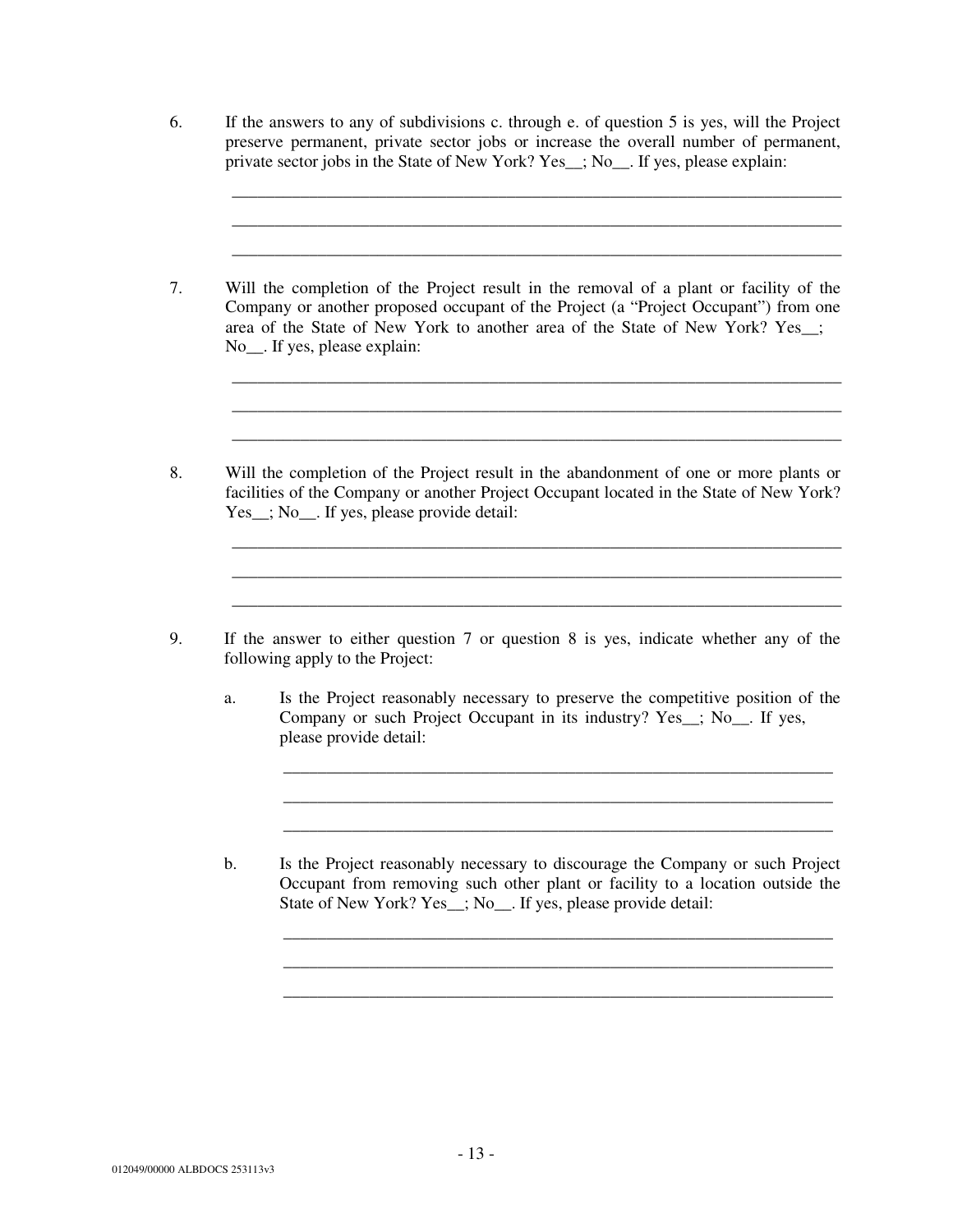## **H. Project Status:**

1. If the Project includes the acquisition of any land or buildings, have any steps been taken toward acquiring same? Yes\_\_; No\_\_. If yes, please discuss in detail the approximate stage of such acquisition:

\_\_\_\_\_\_\_\_\_\_\_\_\_\_\_\_\_\_\_\_\_\_\_\_\_\_\_\_\_\_\_\_\_\_\_\_\_\_\_\_\_\_\_\_\_\_\_\_\_\_\_\_\_\_\_\_\_\_\_\_\_\_\_\_\_\_\_\_\_\_\_ \_\_\_\_\_\_\_\_\_\_\_\_\_\_\_\_\_\_\_\_\_\_\_\_\_\_\_\_\_\_\_\_\_\_\_\_\_\_\_\_\_\_\_\_\_\_\_\_\_\_\_\_\_\_\_\_\_\_\_\_\_\_\_\_\_\_\_\_\_\_\_ \_\_\_\_\_\_\_\_\_\_\_\_\_\_\_\_\_\_\_\_\_\_\_\_\_\_\_\_\_\_\_\_\_\_\_\_\_\_\_\_\_\_\_\_\_\_\_\_\_\_\_\_\_\_\_\_\_\_\_\_\_\_\_\_\_\_\_\_\_\_\_

\_\_\_\_\_\_\_\_\_\_\_\_\_\_\_\_\_\_\_\_\_\_\_\_\_\_\_\_\_\_\_\_\_\_\_\_\_\_\_\_\_\_\_\_\_\_\_\_\_\_\_\_\_\_\_\_\_\_\_\_\_\_\_\_\_\_\_\_\_\_\_ \_\_\_\_\_\_\_\_\_\_\_\_\_\_\_\_\_\_\_\_\_\_\_\_\_\_\_\_\_\_\_\_\_\_\_\_\_\_\_\_\_\_\_\_\_\_\_\_\_\_\_\_\_\_\_\_\_\_\_\_\_\_\_\_\_\_\_\_\_\_\_ \_\_\_\_\_\_\_\_\_\_\_\_\_\_\_\_\_\_\_\_\_\_\_\_\_\_\_\_\_\_\_\_\_\_\_\_\_\_\_\_\_\_\_\_\_\_\_\_\_\_\_\_\_\_\_\_\_\_\_\_\_\_\_\_\_\_\_\_\_\_\_

\_\_\_\_\_\_\_\_\_\_\_\_\_\_\_\_\_\_\_\_\_\_\_\_\_\_\_\_\_\_\_\_\_\_\_\_\_\_\_\_\_\_\_\_\_\_\_\_\_\_\_\_\_\_\_\_\_\_\_\_\_\_\_\_\_\_\_\_\_\_\_ \_\_\_\_\_\_\_\_\_\_\_\_\_\_\_\_\_\_\_\_\_\_\_\_\_\_\_\_\_\_\_\_\_\_\_\_\_\_\_\_\_\_\_\_\_\_\_\_\_\_\_\_\_\_\_\_\_\_\_\_\_\_\_\_\_\_\_\_\_\_\_ \_\_\_\_\_\_\_\_\_\_\_\_\_\_\_\_\_\_\_\_\_\_\_\_\_\_\_\_\_\_\_\_\_\_\_\_\_\_\_\_\_\_\_\_\_\_\_\_\_\_\_\_\_\_\_\_\_\_\_\_\_\_\_\_\_\_\_\_\_\_\_

\_\_\_\_\_\_\_\_\_\_\_\_\_\_\_\_\_\_\_\_\_\_\_\_\_\_\_\_\_\_\_\_\_\_\_\_\_\_\_\_\_\_\_\_\_\_\_\_\_\_\_\_\_\_\_\_\_\_\_\_\_\_\_\_\_\_\_\_\_\_\_ \_\_\_\_\_\_\_\_\_\_\_\_\_\_\_\_\_\_\_\_\_\_\_\_\_\_\_\_\_\_\_\_\_\_\_\_\_\_\_\_\_\_\_\_\_\_\_\_\_\_\_\_\_\_\_\_\_\_\_\_\_\_\_\_\_\_\_\_\_\_\_

- 2. If the Project includes the acquisition of any Equipment, have any steps been taken toward acquiring same? Yes\_\_; No\_\_. If yes, please discuss in detail the approximate stage of such acquisition:
- 3. If the Project involves the construction or reconstruction of any building or other improvement, has construction work on any such building or improvement begun? Yes ; No. If yes, please discuss in detail the approximate extent of construction and the extent of completion. Indicate in your answer whether such specific steps have been completed as site clearance and preparation; completion of foundations; installation of footings; etc.:
- 4. Please indicate amount of funds expended on the Project by the Company in the past three (3) years and the purposes of such expenditures: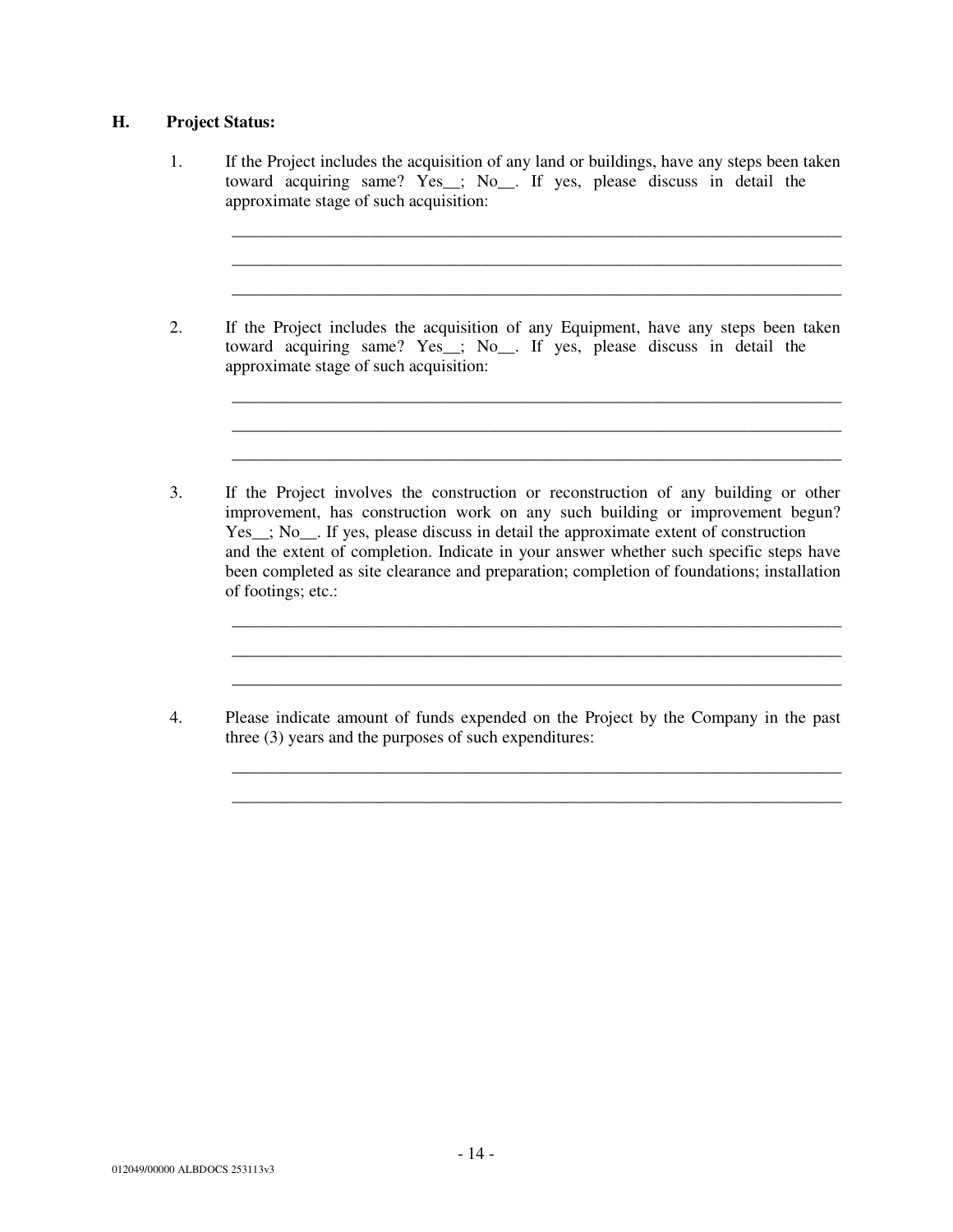## **III. INFORMATION CONCERNING ANTICIPATED TRANSFERS OF INTERESTS IN THE PROJECT. (PLEASE COMPLETE THE FOLLOWING SECTION IF THE COMPANY INTENDS TO LEASE, SUBLEASE OR OTHERWISE TRANSFER ANY PORTION OF THE PROJECT).**

A. **Intent to Lease or Sublease .** Does the Company intend to lease or sublease any portion of the Project? Yes\_; No\_\_. If yes, please complete the following for each existing or proposed tenant or subtenant:

| Employer's ID No.:                                                                                                                                                                                                                                           |  |  |
|--------------------------------------------------------------------------------------------------------------------------------------------------------------------------------------------------------------------------------------------------------------|--|--|
| Sublessee is: ___ Corporation; ___ Partnership; ___ Sole Proprietorship; ___ Other;                                                                                                                                                                          |  |  |
|                                                                                                                                                                                                                                                              |  |  |
| Relationship to Company:                                                                                                                                                                                                                                     |  |  |
| Percentage of the Project to be leased or subleased: ____________________________                                                                                                                                                                            |  |  |
|                                                                                                                                                                                                                                                              |  |  |
|                                                                                                                                                                                                                                                              |  |  |
| Term of lease or sublease to Sublessee:                                                                                                                                                                                                                      |  |  |
| sales of goods or services to customers who personally visit the Project? Yes_;<br>No <sub>__</sub> . If yes, please provide on a separate attachment (a) details and (b) the answers to<br>questions $II(G)(4)$ through (6) with respect to such sublessee. |  |  |
|                                                                                                                                                                                                                                                              |  |  |
|                                                                                                                                                                                                                                                              |  |  |
| Employer's ID No.: $\qquad \qquad$                                                                                                                                                                                                                           |  |  |
| Sublessee is: ___ Corporation; ___ Partnership; ___ Sole Proprietorship; ___ Other;                                                                                                                                                                          |  |  |
|                                                                                                                                                                                                                                                              |  |  |
|                                                                                                                                                                                                                                                              |  |  |
| Percentage of the Project to be leased or subleased: ____________________________                                                                                                                                                                            |  |  |
|                                                                                                                                                                                                                                                              |  |  |
|                                                                                                                                                                                                                                                              |  |  |
|                                                                                                                                                                                                                                                              |  |  |
| Will any portion of the space leased by this sublessee be primarily used in making retail<br>sales of goods or services to customers who personally visit the Project? Yes_;                                                                                 |  |  |

No\_\_. If yes, please provide on a separate attachment (a) details and (b) the answers to questions  $II(G)(4)$  through (6) with respect to such sublessee.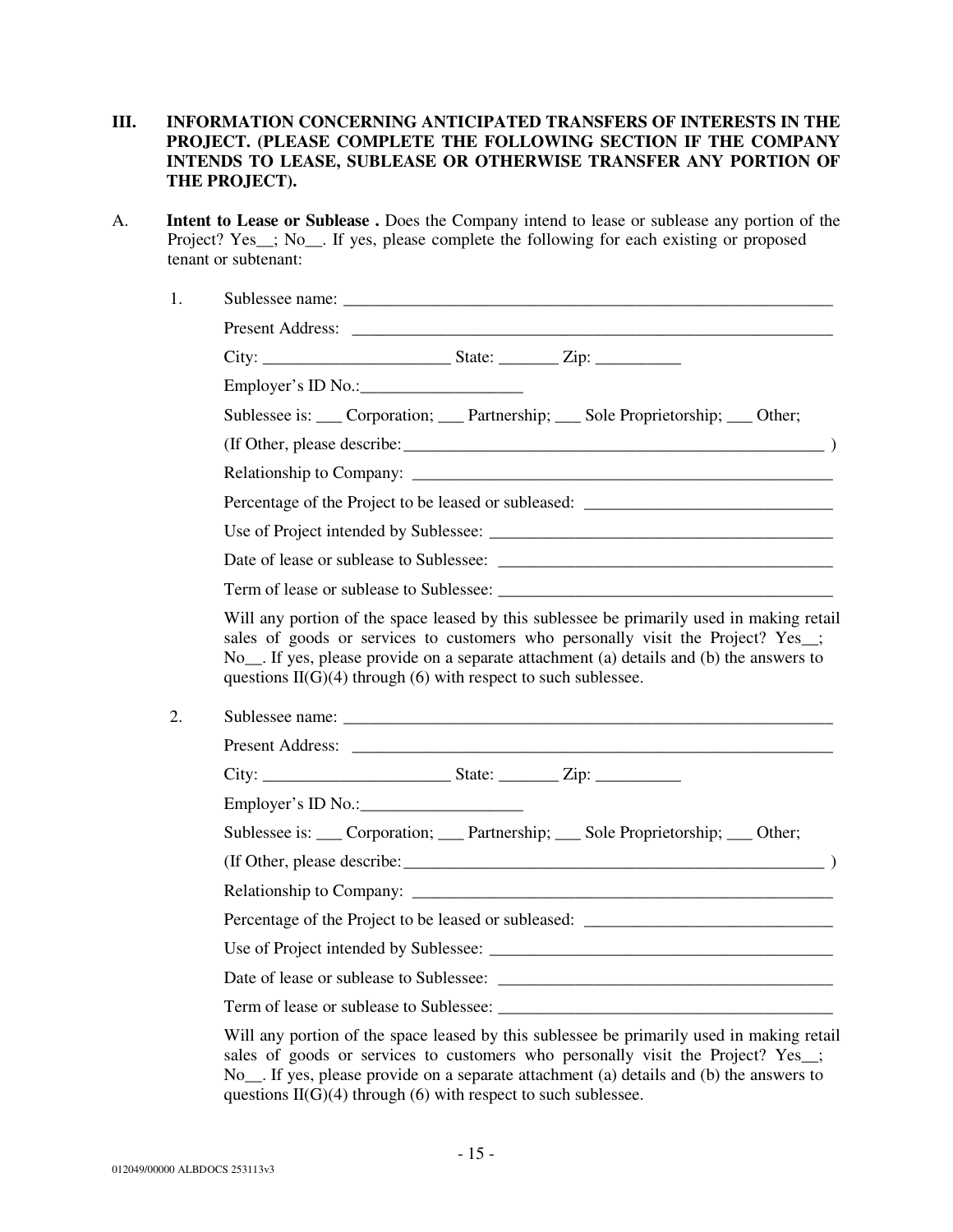| 3. |                                                                                                                                                                                                                                                                                                                             |  |  |  |
|----|-----------------------------------------------------------------------------------------------------------------------------------------------------------------------------------------------------------------------------------------------------------------------------------------------------------------------------|--|--|--|
|    |                                                                                                                                                                                                                                                                                                                             |  |  |  |
|    |                                                                                                                                                                                                                                                                                                                             |  |  |  |
|    | Employer's ID No.: $\qquad \qquad$                                                                                                                                                                                                                                                                                          |  |  |  |
|    | Sublessee is: ___ Corporation; ___ Partnership; ___ Sole Proprietorship; ___ Other;                                                                                                                                                                                                                                         |  |  |  |
|    |                                                                                                                                                                                                                                                                                                                             |  |  |  |
|    |                                                                                                                                                                                                                                                                                                                             |  |  |  |
|    | Percentage of the Project to be leased or subleased: ___________________________                                                                                                                                                                                                                                            |  |  |  |
|    |                                                                                                                                                                                                                                                                                                                             |  |  |  |
|    |                                                                                                                                                                                                                                                                                                                             |  |  |  |
|    |                                                                                                                                                                                                                                                                                                                             |  |  |  |
|    | Will any portion of the space leased by this sublessee be primarily used in making retail<br>a distribution of the contract of the contract of the contract of the contract of the contract of the contract of the contract of the contract of the contract of the contract of the contract of the contract of the contract |  |  |  |

sales of goods or services to customers who personally visit the Project? Yes\_; No\_\_. If yes, please provide on a separate attachment (a) details and (b) the answers to questions  $II(G)(4)$  through (6) with respect to such sublessee.

- **B. Portion Under Existing Leases.** What percentage of the space intended to be leased or subleased is now subject to a binding written lease or sublease? \_\_\_\_\_%.
- C. **Intent to Otherwise Transfer .** Does the Company intend to otherwise transfer any portion of the Project? Yes\_\_; No\_\_. If yes, please complete the following for each proposed transferee:

| 1. |                                                                                          |
|----|------------------------------------------------------------------------------------------|
|    |                                                                                          |
|    |                                                                                          |
|    | Employer's ID No.: $\qquad \qquad$                                                       |
|    | Transferee is: ____ Corporation; ____ Partnership; ____ Sole Proprietorship; ____ Other; |
|    |                                                                                          |
|    |                                                                                          |
|    | Percentage of the Project to be otherwise transferred: __________________________        |
|    |                                                                                          |
|    |                                                                                          |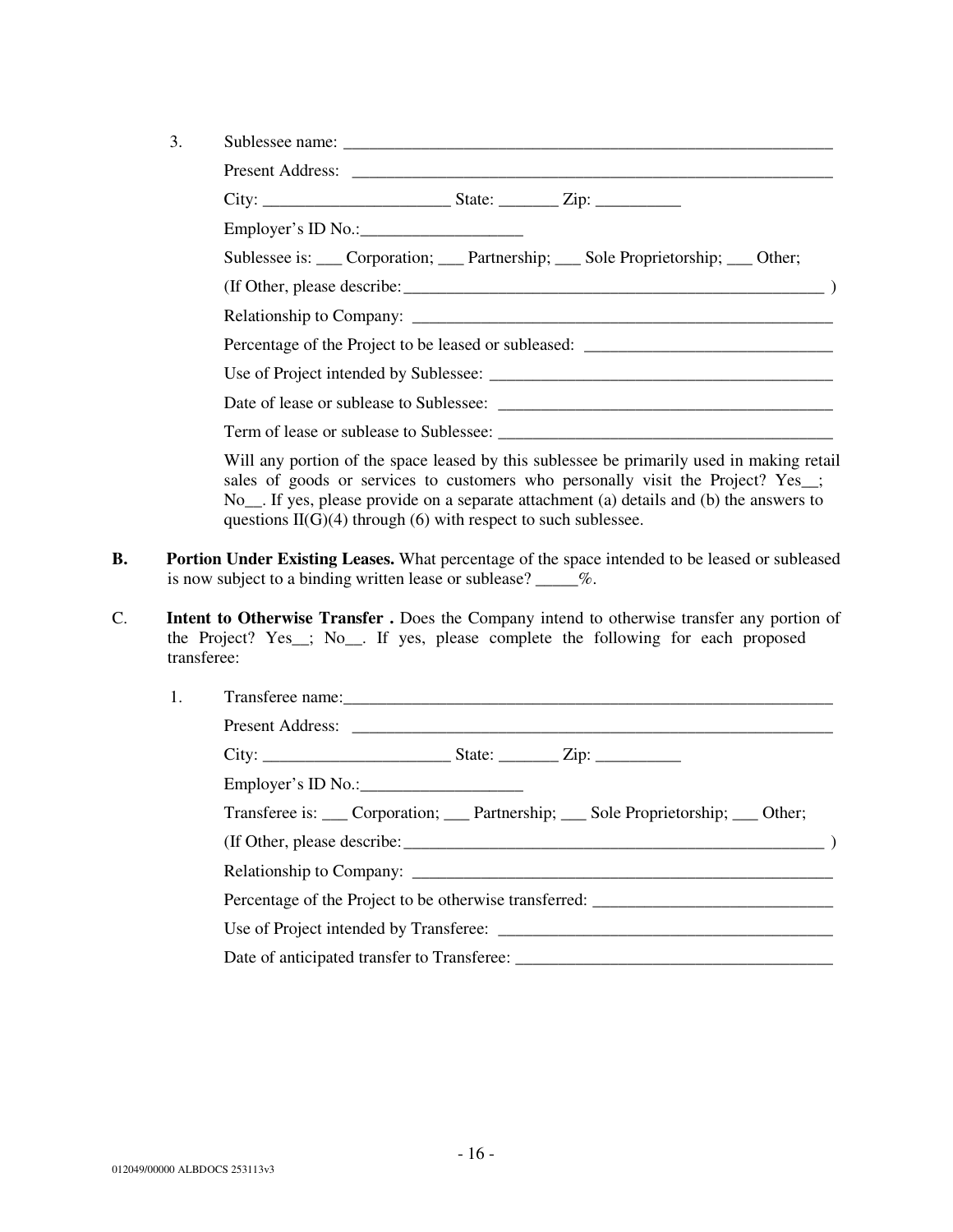## **IV. ESTIMATED PROJECT BENEFITS.**

A. Number of Positions. Indicate below the number of "full time equivalent" employees presently employed at the Project site and the number that will be employed at the Project site at end of the first and second years after the Project has been completed (Do not include construction workers). For purposes hereof, "full time equivalent" means 1820 hours per year. (For example, if one employee works 1,000 hours in a year and another employee works 820 hours in that same year, there would be one "full time equivalent" position for that year.)

| <b>Type Of Employment</b>              |                                             |                                       |              |               |
|----------------------------------------|---------------------------------------------|---------------------------------------|--------------|---------------|
|                                        | <b>Professional Or</b><br><b>Managerial</b> | <b>Unskilled Or</b><br><b>Skilled</b> | Semi-Skilled | <b>Totals</b> |
| <b>Present Full Time</b>               |                                             |                                       |              |               |
| <b>Present Part Time</b>               |                                             |                                       |              |               |
| <b>Present Seasonal</b>                |                                             |                                       |              |               |
| <b>First Year Full</b><br><b>Time</b>  |                                             |                                       |              |               |
| <b>First Year Part</b><br><b>Time</b>  |                                             |                                       |              |               |
| <b>First Year Seasonal</b>             |                                             |                                       |              |               |
| <b>Second Year Full</b><br><b>Time</b> |                                             |                                       |              |               |
| <b>Second Year Part</b><br><b>Time</b> |                                             |                                       |              |               |
| <b>Second Year</b><br><b>Seasonal</b>  |                                             |                                       |              |               |

- **B.** Estimated Wage Impact. Please answer the questions below to assist the Agency in estimating the impact of the wages paid and to be paid at the Project site on the local economy:
	- 1. What is your estimated current yearly payroll at the Project site (do not include construction workers)? \$
	- 2. What do you estimate that you presently pay to New York State in payroll taxes with respect to jobs at the Project site (based upon taxes before the Project was undertaken) (do not include construction workers)? \$\_\_\_\_\_\_\_\_\_\_.
	- 3. What is the present estimated average wage/salary plus fringe benefit total for each fulltime equivalent position at the Project site (based upon such amounts paid before the Project was undertaken) (do not include construction workers)? \$
	- 4. What do you estimated that your yearly payroll will be at the Project site one year after completion of the Project (do not include construction workers)? \$\_\_\_\_\_\_\_\_\_\_.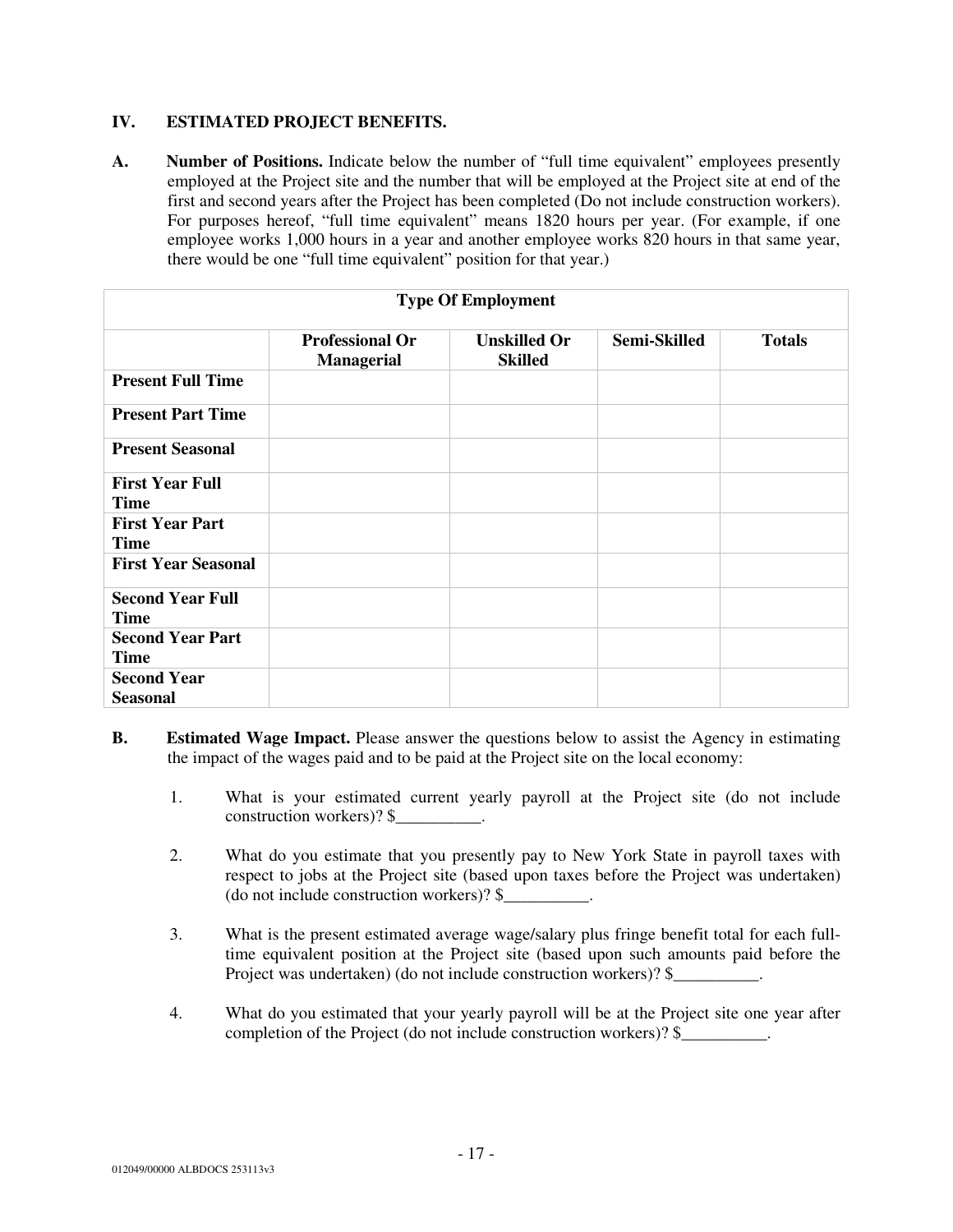- 5. What do you estimate that you will pay to New York State in payroll taxes with respect to jobs at the Project site one year after completion of the Project (do not include construction workers)? \$
- 6. What do you estimate the estimated average wage/salary plus fringe benefit total for each full-time equivalent position at the Project site will be one year after completion of the Project (do not include construction workers)? \$
- 7. If applicable, what are the estimated yearly aggregate average wage/salary plus fringe benefit total to be lost as a result of the Project? \$
- 8. Estimated number of construction jobs to be created with respect to the Project: \_\_\_\_\_\_ jobs.
- 9. Estimated New York State payroll taxes on construction jobs to be created with respect to the Project: \$\_\_\_\_\_\_\_\_\_\_.

-------------------------------------------------------------------------------------------------------------------------------------

**NOTE:** ALL JOB OPENINGS ARE REQUIRED TO BE FILED WITH THE NEW YORK STATE DEPARTMENT OF LABOR AND THE CATTARAUGUS COUNTY JOB TRAINING ACT PARTNERSHIP. -------------------------------------------------------------------------------------------------------------------------------------

- **C. Project Monetary Benefits.** Please answer the questions below to assist the Agency in estimating the other positive monetary impacts that the Project may have on the local economy:
	- 1. Please attach the most recent tax bill(s) for each parcel of property which is expected to be a part of the Project site. Have you attached such bills? Yes\_\_; No\_\_. If no, please explain:

\_\_\_\_\_\_\_\_\_\_\_\_\_\_\_\_\_\_\_\_\_\_\_\_\_\_\_\_\_\_\_\_\_\_\_\_\_\_\_\_\_\_\_\_\_\_\_\_\_\_\_\_\_\_\_\_\_\_\_\_\_\_\_\_\_\_\_\_\_\_ \_\_\_\_\_\_\_\_\_\_\_\_\_\_\_\_\_\_\_\_\_\_\_\_\_\_\_\_\_\_\_\_\_\_\_\_\_\_\_\_\_\_\_\_\_\_\_\_\_\_\_\_\_\_\_\_\_\_\_\_\_\_\_\_\_\_\_\_\_\_

------------------------------------------------------------------------------------------------------------------------------------- **NOTE:** THE POLICY OF THE AGENCY IS TO DECLINE TO ABATE EXISTING REAL PROPERTY TAXES WITH RESPECT TO THE PROJECT SITE. ANY REQUEST TO ABATE SUCH EXISTING REAL PROPERTY TAXES WOULD REQUIRE A DEVIATION FROM THE AGENCY'S EXISTING UNIFORM TAX EXEMPTION POLICY.

- 2. What is the estimated full cost of any real property improvements proposed to be undertaken as part of the Project? \$\_\_\_\_\_\_\_\_\_\_.
- 3. What is the present estimated annual amount of goods and services purchased relating to the operation of the Project (excluding employee wages)? \$
- 4. Approximately how much sales tax do you presently pay to the State of New York (including both the state share and the local share)?  $\frac{1}{2}$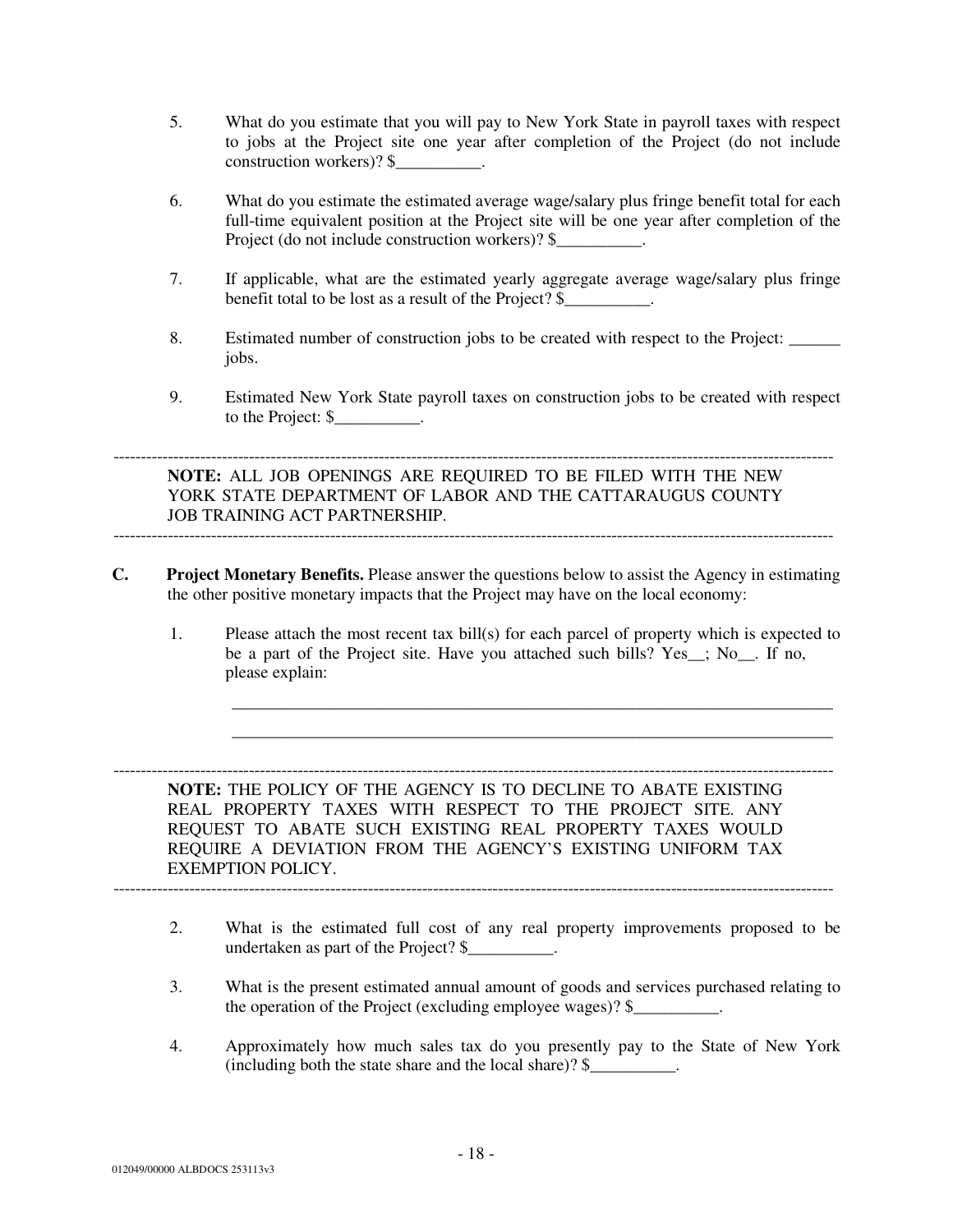- 5. What is the estimated annual amount of goods and services expected purchased relating to the operation of the Project (excluding employee wages) following completion of the Project? \$
- 6. Approximately how much sales tax do you expect to pay to the State of New York (including both the state share and the local share) following completion of the Project?  $\frac{\S_{\text{max}}}{\S_{\text{max}}}$ .
- 7. As a result of the Project, will there be any other public benefit to the State of New York, Cattaraugus County and/or any local government in New York State? Yes\_\_; No\_\_.

If yes, please explain:

8. If the answer to question IV.C.7. is yes, will any of the public benefit be a monetary benefit? Yes\_; No\_\_. If yes, what is the estimated monetary benefit to the State of New York, Cattaraugus County and/or any local government in New York State?  $\mathbb S$  .

\_\_\_\_\_\_\_\_\_\_\_\_\_\_\_\_\_\_\_\_\_\_\_\_\_\_\_\_\_\_\_\_\_\_\_\_\_\_\_\_\_\_\_\_\_\_\_\_\_\_\_\_\_\_\_\_\_\_\_\_\_\_\_\_\_\_\_\_\_\_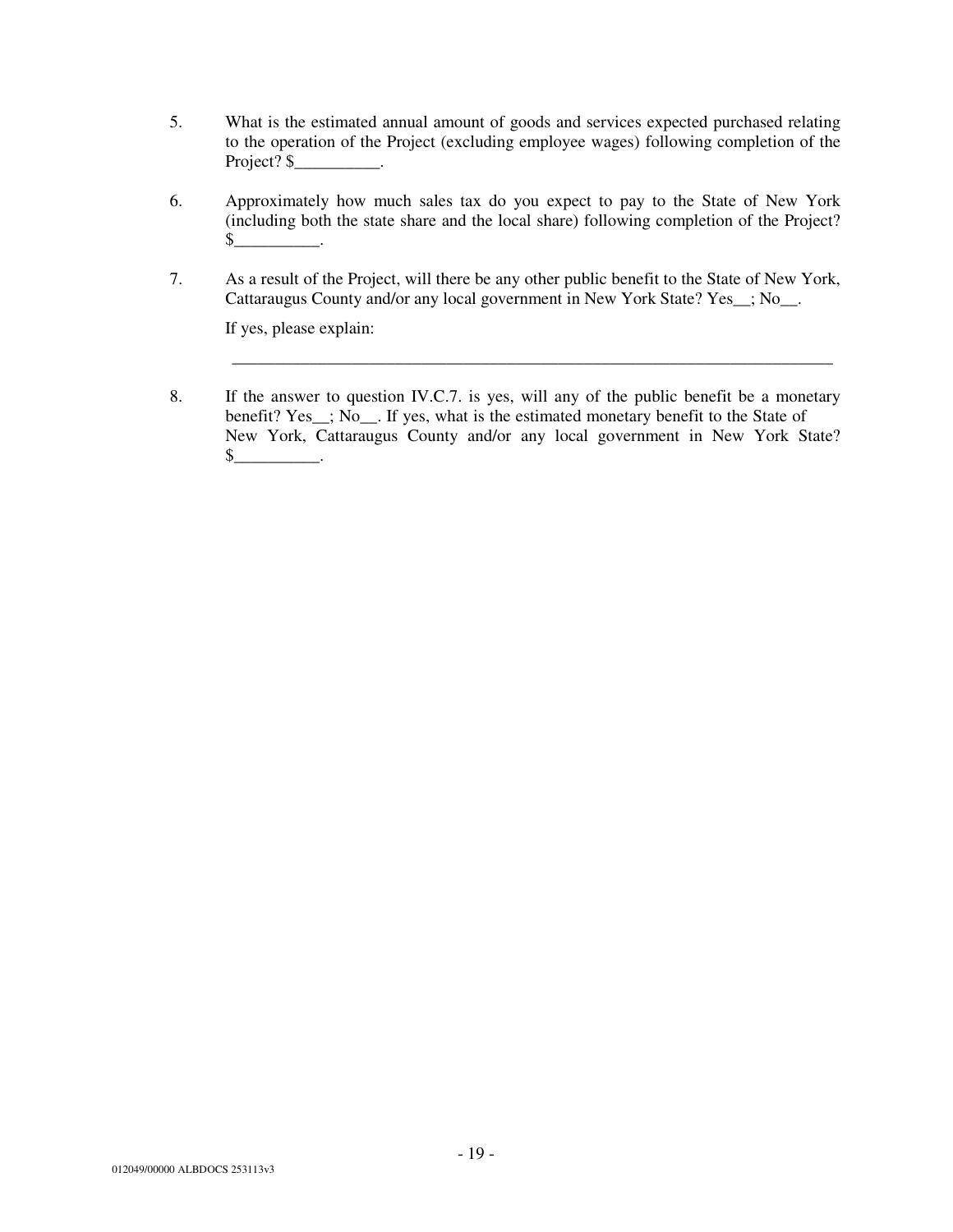## **V. FINANCIAL ASSISTANCE REQUESTED FROM THE AGENCY.**

#### **A. Financing.**

1. Is the applicant requesting that the Agency issue bonds to assist in financing the Project?  $Yes\_$ ;  $No\_$ . If yes, indicate:

-------------------------------------------------------------------------------------------------------------------------------------

- a. Amount of loan requested: Dollars; and
- b. Maturity requested: Years.

**NOTE:** THE POLICY OF THE AGENCY IS TO INDUCE FOR FIVE TO TEN PERCENT ABOVE THE AMOUNT OF THE LOAN REQUESTED. THIS WILL NOT ALTER THE AGENCY'S ADMINISTRATIVE FEE WITH RESPECT TO THE PROJECT, WHICH FEE IS NORMALLY PAID AT CLOSING, BECAUSE SUCH FEE IS BASED ON THE ACTUAL BOND AMOUNT ISSUED AND OTHER FINANCIAL ASSISTANCE ACTUALLY UTILIZED, AS MEASURED BY THE AGENCY.

- 2. If the answer to question 1 is yes, is the interest on such bonds intended to be exempt from federal income taxation? Yes\_; No\_.
- 3. If the answer to question 2 is yes, will any portion of the Project be used for any of the following purposes:
	- a. retail food and beverage services? Yes ; No.
	- b. automobile sales or service? Yes\_; No\_\_
	- c. recreation or entertainment? Yes : No
	- d. golf course?  $Yes$  ;  $No$
	- e. country club? Yes\_\_; No\_\_
	- f. massage parlor? Yes\_\_; No\_\_
	- g. tennis club? Yes\_\_; No\_\_
	- h. skating facility (including roller skating, skateboard and ice skating)? Yes\_;  $\overline{N}$ o $\overline{N}$
	- i. racquet sports facility (including handball and racquetball court):Yes\_\_;  $No$
	- j. hot tub facility? Yes\_\_; No\_\_
	- k. suntan facility? Yes  $\therefore$  No
	- l. racetrack? Yes\_\_; No\_\_
	- m. airplane? Yes\_; No\_\_
	- n. skybox or private luxury box? Yes ; No
	- o. health club facility? Yes\_; No\_\_
	- p. gambling? Yes\_; No\_\_
	- q. sale of alcoholic beverages for consumption off premises? Yes\_; No\_\_
- 4. If the answer to any of the above questions contained in question 3 is yes, please furnish details on a separate attachment.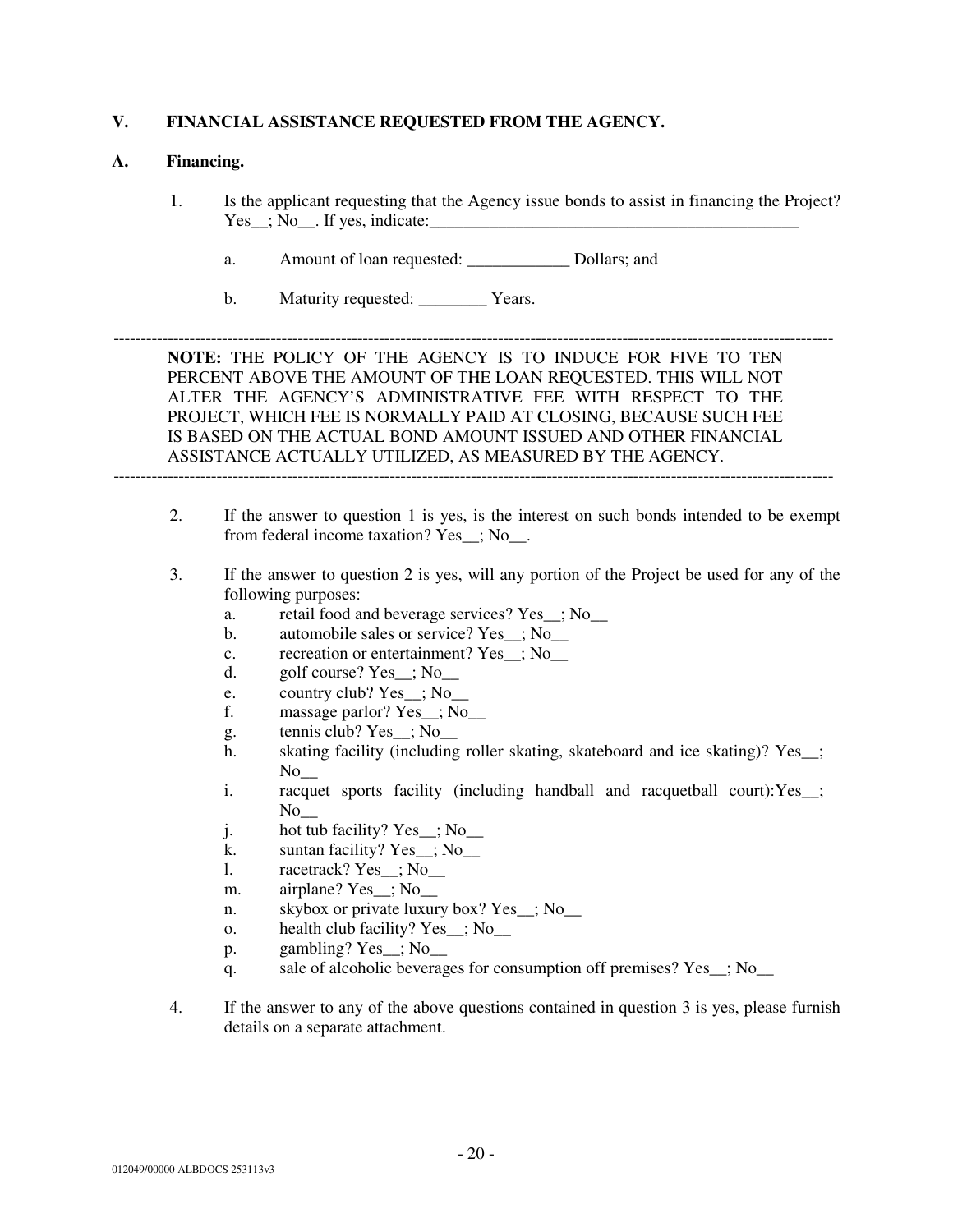## **B. Tax Abatements.**

- 1. Is the applicant requesting any real property tax exemption in connection with the Project that would not be available to a project that did not involve the Agency? Yes\_\_; No\_\_. If yes, is the real property tax exemption being sought consistent with the Agency's Uniform Tax Exemption Policy? Yes\_\_; No\_\_.
- 2. Is the applicant expecting that the financing of the Project will be secured by one or more mortgages? Yes<sub>\_\_\_</sub>; No<sub>\_\_</sub>. If yes, what is the approximate amount of financing to be secured by mortgages? \$
- 3. Is the applicant expecting to be appointed agent of the Agency for purposes of avoiding payment of NYS Sales Tax or Compensating Use Tax? Yes\_\_; No\_\_. If yes, what is the approximate amount of purchases which the applicant expects to be exempt from the NYS Sales and Compensating Use Taxes? \$\_\_\_\_\_\_\_\_\_\_\_\_\_\_. (Please note that manufacturing equipment used for the production of a product is generally exempt from sales and use taxes.)
- 4. What is the estimated value of each type of tax-exemption being sought in connection with the Project? Please detail the type of tax-exemption and value of each exemption.
	- a. NYS Sales and Compensating Use Taxes: \$\_\_\_\_\_\_\_\_\_\_\_.
	- b. Mortgage Recording Taxes: \$\_\_\_\_\_\_\_\_\_\_\_\_\_\_.
	- c. Real Property Tax Exemptions: \$\_\_\_\_\_\_\_\_\_\_\_\_\_.
	- d. Other (please specify): \_\_\_\_\_\_\_\_\_\_\_\_\_.  $\$ \_\_\_\_\_\_\_\_\_\_\_\_\_\_. \$\_\_\_\_\_\_\_\_\_\_\_\_\_\_
- 5. Are any of the tax-exemptions being sought in connection with the Project inconsistent with the Agency's Uniform Tax-exemption Policy? Yes\_; No\_\_. If yes, please explain how the request of the applicant differs from the Agency's Uniform Tax-Exemption Policy:

\_\_\_\_\_\_\_\_\_\_\_\_\_\_\_\_\_\_\_\_\_\_\_\_\_\_\_\_\_\_\_\_\_\_\_\_\_\_\_\_\_\_\_\_\_\_\_\_\_\_\_\_\_\_\_\_\_\_\_\_\_\_\_\_\_\_\_\_\_\_ \_\_\_\_\_\_\_\_\_\_\_\_\_\_\_\_\_\_\_\_\_\_\_\_\_\_\_\_\_\_\_\_\_\_\_\_\_\_\_\_\_\_\_\_\_\_\_\_\_\_\_\_\_\_\_\_\_\_\_\_\_\_\_\_\_\_\_\_\_\_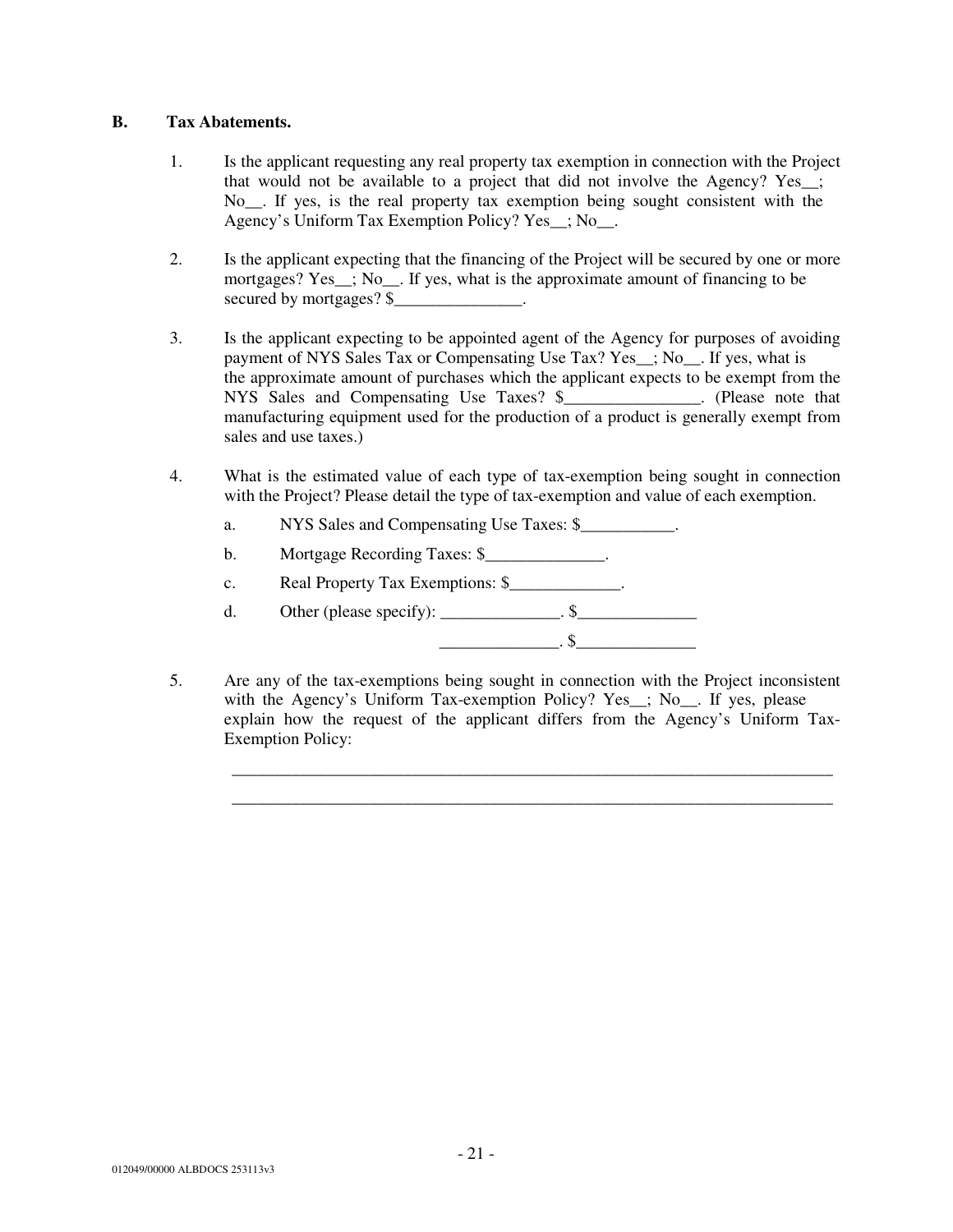## **VI. ESTIMATED PROJECT COSTS.**

**A. Anticipated Project Costs.** State the costs reasonably necessary for the acquisition of the Project site, the construction of the proposed buildings and the acquisition and installation of any machinery and equipment necessary or convenient in connection therewith, and including any utilities, access roads or appurtenant facilities, using the following categories:

| <b>Description of Cost</b>                          | Amount |
|-----------------------------------------------------|--------|
| Land                                                | \$.    |
| <b>Buildings</b>                                    |        |
| Machinery and equipment costs                       |        |
| Utilities, roads and appurtenant costs              |        |
| Architects and engineering fees                     |        |
| Costs of Bond issue (legal, financial and printing) |        |
| Construction loan fees and interest (if applicable) |        |
| Other (specify)                                     |        |
|                                                     |        |
|                                                     |        |
|                                                     |        |
| <b>TOTAL PROJECT COSTS</b>                          |        |

**B. Project Costs Expended to Date.** Have any of the above expenditures already been made by the applicant? Yes\_\_; No\_\_. If yes, indicate particulars:

\_\_\_\_\_\_\_\_\_\_\_\_\_\_\_\_\_\_\_\_\_\_\_\_\_\_\_\_\_\_\_\_\_\_\_\_\_\_\_\_\_\_\_\_\_\_\_\_\_\_\_\_\_\_\_\_\_\_\_\_\_\_\_\_\_\_\_\_\_\_\_\_\_\_\_\_\_ \_\_\_\_\_\_\_\_\_\_\_\_\_\_\_\_\_\_\_\_\_\_\_\_\_\_\_\_\_\_\_\_\_\_\_\_\_\_\_\_\_\_\_\_\_\_\_\_\_\_\_\_\_\_\_\_\_\_\_\_\_\_\_\_\_\_\_\_\_\_\_\_\_\_\_\_\_ \_\_\_\_\_\_\_\_\_\_\_\_\_\_\_\_\_\_\_\_\_\_\_\_\_\_\_\_\_\_\_\_\_\_\_\_\_\_\_\_\_\_\_\_\_\_\_\_\_\_\_\_\_\_\_\_\_\_\_\_\_\_\_\_\_\_\_\_\_\_\_\_\_\_\_\_\_

\_\_\_\_\_\_\_\_\_\_\_\_\_\_\_\_\_\_\_\_\_\_\_\_\_\_\_\_\_\_\_\_\_\_\_\_\_\_\_\_\_\_\_\_\_\_\_\_\_\_\_\_\_\_\_\_\_\_\_\_\_\_\_\_\_\_\_\_\_\_

- **C. Other Loans.** In addition to the bonds described in item V.A.1 above, is there any other funding (loans or grants) anticipated to be sought by the applicant for the Project (either from private lenders or from governmental agencies)? Yes\_; No\_\_. If yes, complete the following:
	- 1. Identity of Private Lender(s): \_\_\_\_\_\_\_\_\_\_\_\_\_\_\_\_\_\_\_\_\_\_\_\_\_\_\_\_\_\_\_\_\_\_\_\_\_\_\_\_\_\_\_\_\_\_
	- Identity of Government Agency:
	- 3. Role of governmental agency (i.e., guarantee program, loan program, etc.):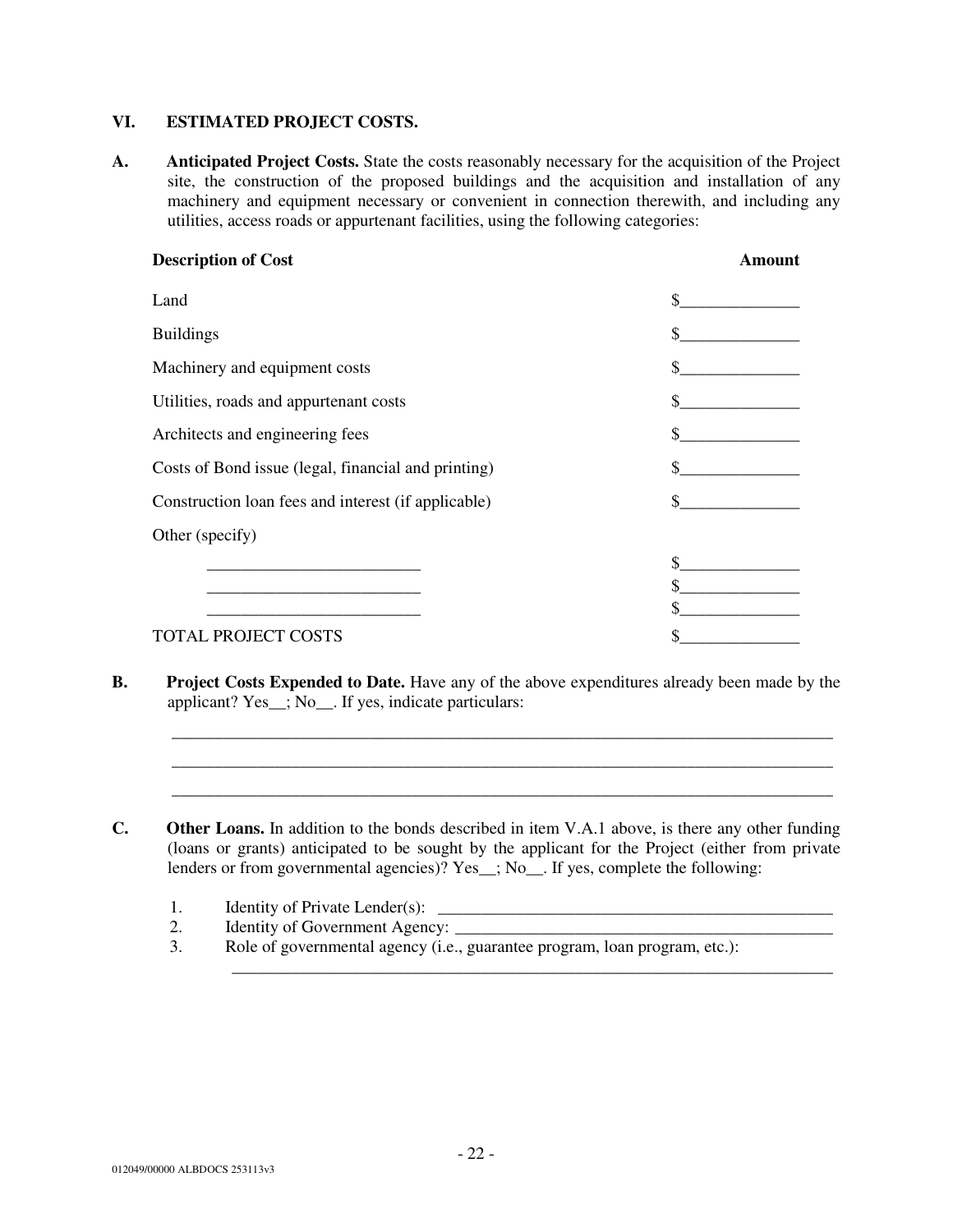4. Description of Other Funding: Please complete the table below to assist the Agency in understanding such other funding:

| Lender/Agency | Amount | Type of<br>Funding | Lien<br><b>Position</b> | <b>Term</b> | Other |  |
|---------------|--------|--------------------|-------------------------|-------------|-------|--|
|               |        |                    |                         |             |       |  |
|               |        |                    |                         |             |       |  |
|               |        |                    |                         |             |       |  |
|               |        |                    |                         |             |       |  |
|               |        |                    |                         |             |       |  |
|               |        |                    |                         |             |       |  |
|               |        |                    |                         |             |       |  |
|               |        |                    |                         |             |       |  |
|               |        |                    |                         |             |       |  |

## **C. Other Project Participants.** Please indicate below the professionals that will assist the applicant and its lenders with respect to the Project (if applicable):

1. Construction loan bank (and banking officer): \_\_\_\_\_\_\_\_\_\_\_\_\_\_\_\_\_\_\_\_\_\_\_\_\_\_\_\_\_\_\_ 2. Permanent loan bank (and banking officer): \_\_\_\_\_\_\_\_\_\_\_\_\_\_\_\_\_\_\_\_\_\_\_\_\_\_\_\_\_\_\_\_\_\_ 3. Letter of credit: \_\_\_\_\_\_\_\_\_\_\_\_\_\_\_\_\_\_\_\_\_\_\_\_\_\_\_\_\_\_\_\_\_\_\_\_\_\_\_\_\_\_\_\_\_\_\_\_\_\_\_\_\_\_\_\_\_ 4. Bank counsel: \_\_\_\_\_\_\_\_\_\_\_\_\_\_\_\_\_\_\_\_\_\_\_\_\_\_\_\_\_\_\_\_\_\_\_\_\_\_\_\_\_\_\_\_\_\_\_\_\_\_\_\_\_\_\_\_\_\_\_ 5. Investment banker: \_\_\_\_\_\_\_\_\_\_\_\_\_\_\_\_\_\_\_\_\_\_\_\_\_\_\_\_\_\_\_\_\_\_\_\_\_\_\_\_\_\_\_\_\_\_\_\_\_\_\_\_\_\_ 6. Investment banker counsel: 7. Trustee: \_\_\_\_\_\_\_\_\_\_\_\_\_\_\_\_\_\_\_\_\_\_\_\_\_\_\_\_\_\_\_\_\_\_\_\_\_\_\_\_\_\_\_\_\_\_\_\_\_\_\_\_\_\_\_\_\_\_\_\_\_\_\_ 8. Trustee counsel: 9. Project architect: \_\_\_\_\_\_\_\_\_\_\_\_\_\_\_\_\_\_\_\_\_\_\_\_\_\_\_\_\_\_\_\_\_\_\_\_\_\_\_\_\_\_\_\_\_\_\_\_\_\_\_\_\_\_\_\_ 10. Project engineer: 11. Project accountant: 12. Other project consultants (indicate role relating to the Project): \_\_\_\_\_\_\_\_\_\_\_\_\_\_\_\_\_\_\_\_\_\_\_\_\_\_\_\_\_\_\_\_\_\_\_\_\_\_\_\_\_\_\_\_\_\_\_\_\_\_\_\_\_\_\_\_\_\_\_\_\_\_\_\_\_\_\_\_\_\_

\_\_\_\_\_\_\_\_\_\_\_\_\_\_\_\_\_\_\_\_\_\_\_\_\_\_\_\_\_\_\_\_\_\_\_\_\_\_\_\_\_\_\_\_\_\_\_\_\_\_\_\_\_\_\_\_\_\_\_\_\_\_\_\_\_\_\_\_\_\_

13. Other project counsel (indicate client and role relating to the Project):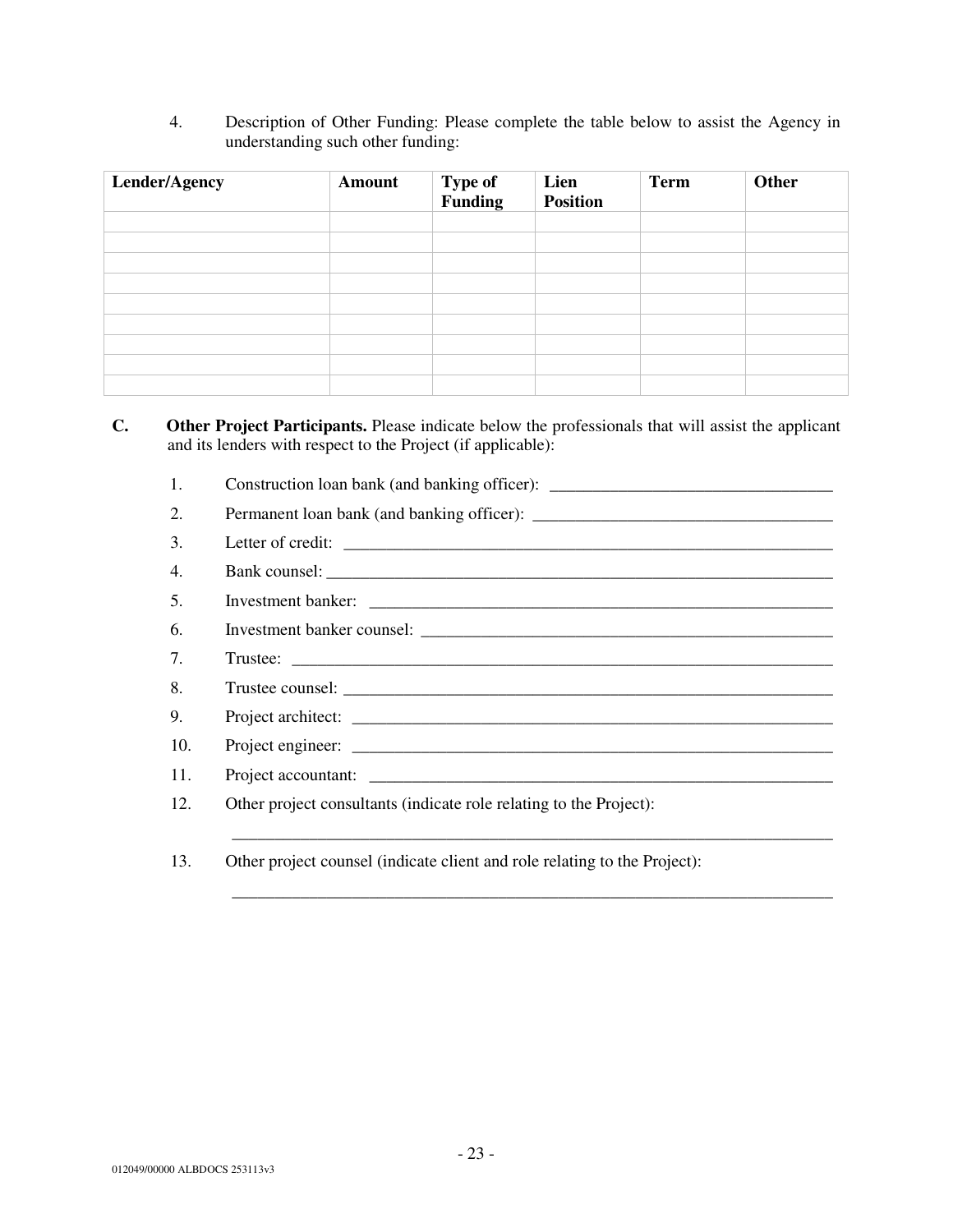- **VII. REPRESENTATIONS BY THE APPLICANT.** The applicant understands and agrees with the Agency as follows:
- **A. Job Listings.** In accordance with Section 858-b(2) of the New York General Municipal Law, the applicant understands and agrees that, if the Project receives any Financial Assistance from the Agency, except as otherwise provided by collective bargaining agreements, new employment opportunities created as a result of the Project will be listed with the New York State Department of Labor Community Services Division (the "DOL") and with the administrative entity (collectively with the DOL, the "JTPA Entities") of the service delivery area created by the federal job training partnership act (Public Law 97-300) ("JTPA") in which the Project is located.
- **B. First Consideration for Employment.** In accordance with Section 858-b(2) of the New York General Municipal Law, the applicant understands and agrees that, if the Project receives any Financial Assistance from the Agency, except as otherwise provided by collective bargaining agreements, where practicable, the applicant will first consider persons eligible to participate in JTPA programs who shall be referred by the JTPA Entities for new employment opportunities created as a result of the Project.
- **C. Annual Sales Tax Filings.** In accordance with Section 874(8) of the New York General Municipal Law, the applicant understands and agrees that, if the Project receives any sales tax exemptions as part of the Financial Assistance from the Agency, in accordance with Section 874(8) of the General Municipal Law, the applicant agrees to file, or cause to be filed, with the New York State Department of Taxation and Finance, the annual form prescribed by the Department of Taxation and Finance, describing the value of all sales tax exemptions claimed by the applicant and all consultants or subcontractors retained by the applicant. The applicant agrees to furnish a copy of each such annual report to the Agency.
- **D.** Annual Employment Reports. The applicant understands and agrees that, if the Project receives any Financial Assistance from the Agency, the applicant agrees to file, or cause to be filed, with the Agency, on an annual basis, reports regarding the number of people employed at the project site.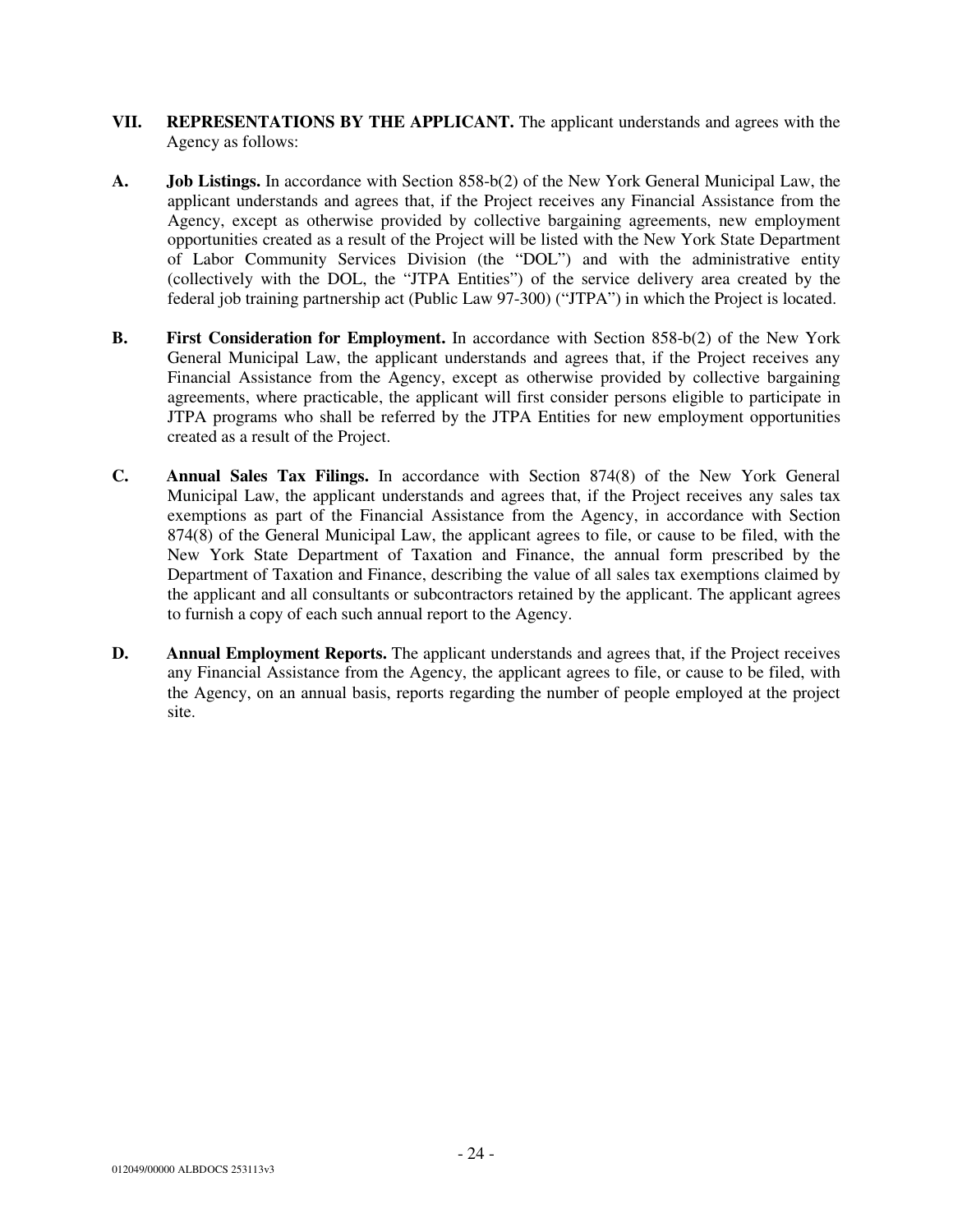**E. Absence of Conflicts of Interest.** The applicant has received from the Agency a list of the members, officers and employees of the Agency. No member, officer or employee of the Agency has an interest, whether direct or indirect, in any transaction contemplated by this Application, except as hereinafter described:

\_\_\_\_\_\_\_\_\_\_\_\_\_\_\_\_\_\_\_\_\_\_\_\_\_\_\_\_\_\_\_\_\_\_\_\_\_\_\_\_\_\_\_\_\_\_\_\_\_\_\_\_\_\_\_\_\_\_\_\_\_\_\_\_\_\_\_\_\_\_\_\_\_\_\_\_\_ \_\_\_\_\_\_\_\_\_\_\_\_\_\_\_\_\_\_\_\_\_\_\_\_\_\_\_\_\_\_\_\_\_\_\_\_\_\_\_\_\_\_\_\_\_\_\_\_\_\_\_\_\_\_\_\_\_\_\_\_\_\_\_\_\_\_\_\_\_\_\_\_\_\_\_\_\_ \_\_\_\_\_\_\_\_\_\_\_\_\_\_\_\_\_\_\_\_\_\_\_\_\_\_\_\_\_\_\_\_\_\_\_\_\_\_\_\_\_\_\_\_\_\_\_\_\_\_\_\_\_\_\_\_\_\_\_\_\_\_\_\_\_\_\_\_\_\_\_\_\_\_\_\_\_ \_\_\_\_\_\_\_\_\_\_\_\_\_\_\_\_\_\_\_\_\_\_\_\_\_\_\_\_\_\_\_\_\_\_\_\_\_\_\_\_\_\_\_\_\_\_\_\_\_\_\_\_\_\_\_\_\_\_\_\_\_\_\_\_\_\_\_\_\_\_\_\_\_\_\_\_\_ \_\_\_\_\_\_\_\_\_\_\_\_\_\_\_\_\_\_\_\_\_\_\_\_\_\_\_\_\_\_\_\_\_\_\_\_ (Applicant)  $BY:$ ------------------------------------------------------------------------------------------------------------------------------------- **NOTE:** THE APPLICANT MUST COMPLETE THE APPROPRIATE VERIFICATION APPEARING ON PAGES 24 THROUGH 26 HEREOF BEFORE A NOTARY PUBLIC AND MUST SIGN AND ACKNOWLEDGE BEFORE A NOTARY PUBLIC THE HOLD HARMLESS AGREEMENT APPEARING ON PAGE 27. -------------------------------------------------------------------------------------------------------------------------------------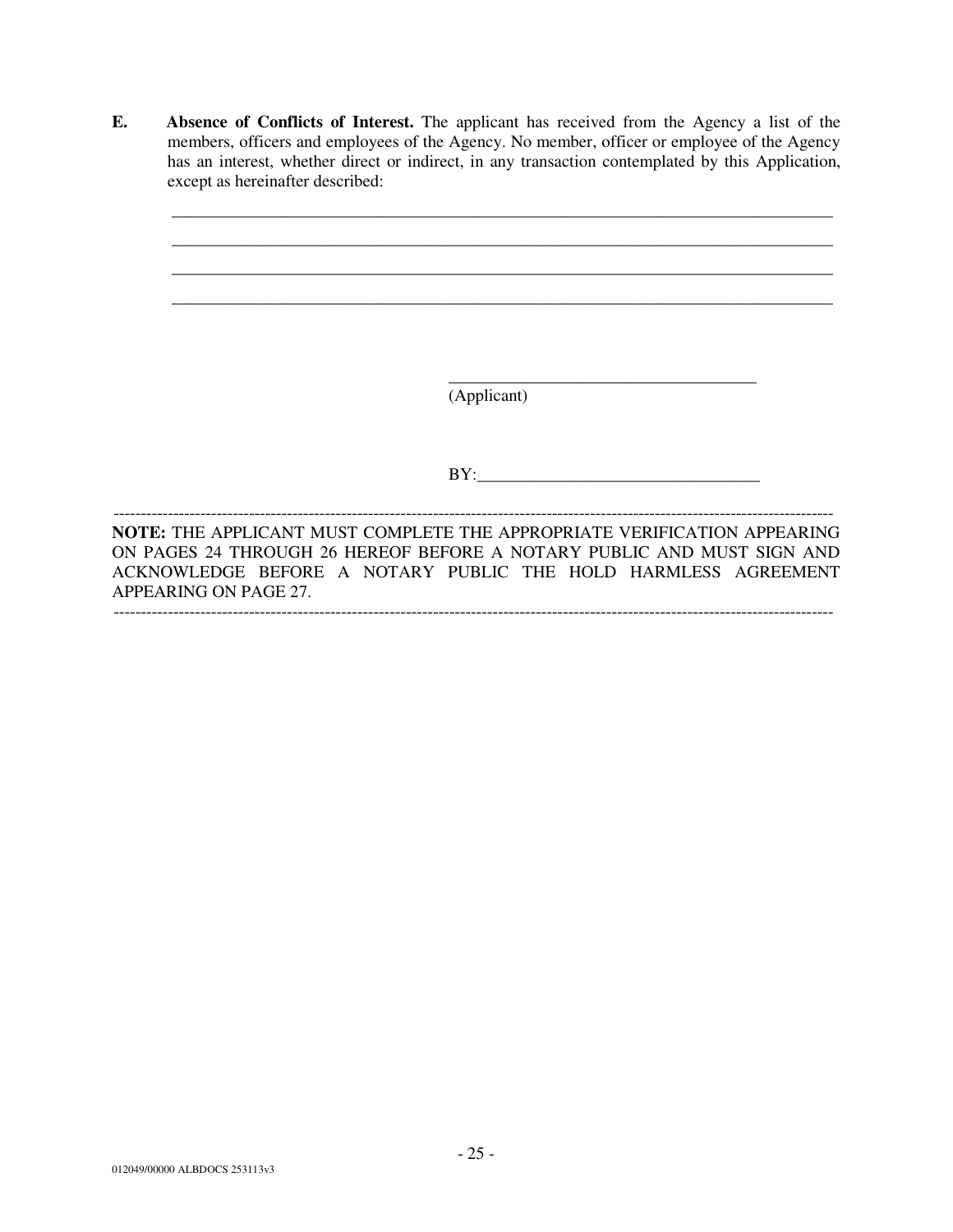#### VERIFICATION

#### (If Applicant is a Corporation)

STATE OF  $\qquad \qquad$  )

COUNTY OF  $\qquad \qquad$  )

)SS.:

*(Name of officer of applicant)* 

\_\_\_\_\_\_\_\_\_\_\_\_\_\_\_\_\_\_\_\_\_\_\_\_\_\_\_\_\_\_\_\_\_\_\_\_\_ deposes and says that he is the

 $\circ$  of  $\Box$ 

*(Office Held) (Corporation Name)* 

(the "Company"), the corporation named in the attached application; that he has read the foregoing application and knows the contents thereof; and that the same is true and complete and accurate to the best of his knowledge. Deponent further says that the reason this verification is made by the deponent and not by said Company is because the said Company is a corporation. The grounds of deponent's belief relative to all matters in the said application which are not stated upon his own personal knowledge are investigations which deponent has caused to be made concerning the subject matter of this application as well as information acquired by deponent in the course of his duties as an officer of and from the books and papers of said corporation.

*(officer of applicant)* 

\_\_\_\_\_\_\_\_\_\_\_\_\_\_\_\_\_\_\_\_\_\_\_\_\_\_\_\_\_\_\_\_\_\_\_\_\_

Sworn to before me this  $\frac{ }{ }$ day of \_\_\_\_\_\_\_\_\_\_\_,  $20$ \_\_.

\_\_\_\_\_\_\_\_\_\_\_\_\_\_\_\_\_\_\_\_\_\_\_\_\_\_\_\_\_\_\_\_\_

Notary Public

------------------------------------------------------------------------------------------------------------------------------------- NOTE: THIS APPLICATION WILL NOT BE ACCEPTED BY THE AGENCY UNLESS THE HOLD HARMLESS AGREEMENT APPEARING ON PAGE 27 IS SIGNED BY THE APPLICANT AND ACKNOWLEDGED BY THE APPLICANT BEFORE A NOTARY PUBLIC.

-------------------------------------------------------------------------------------------------------------------------------------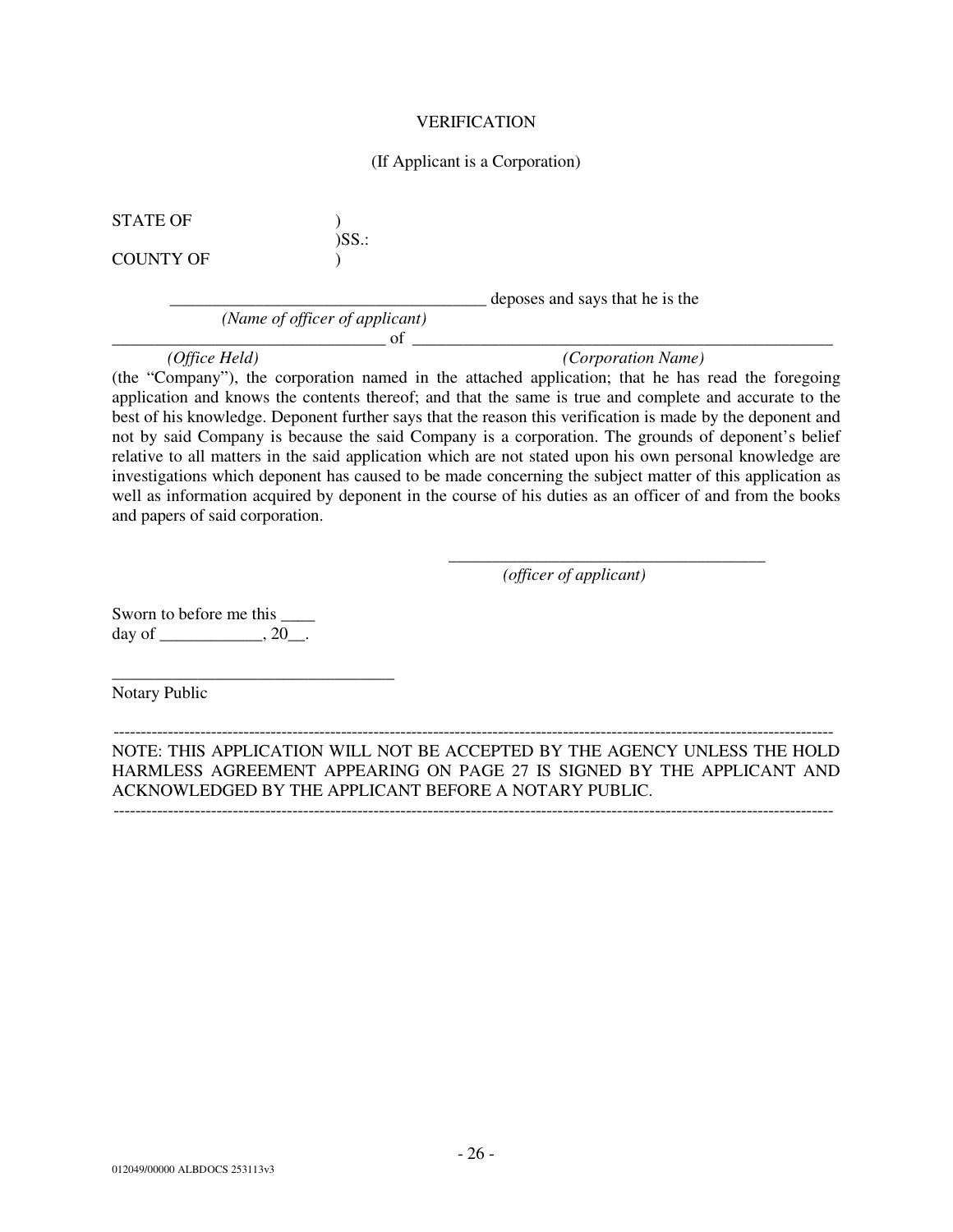#### VERIFICATION

#### (If applicant is partnership or limited liability company)

STATE OF  $\qquad \qquad$  )

COUNTY OF  $\qquad$  )

*(Name of Individual)* 

)SS.:

\_\_\_\_\_\_\_\_\_\_\_\_\_\_\_\_\_\_\_\_\_\_\_\_\_\_\_\_\_\_\_\_\_\_\_\_\_ deposes and says that he is one of the members of

the firm of \_\_\_\_\_\_\_\_\_\_\_\_\_\_\_\_\_\_\_\_\_\_\_\_\_\_\_\_\_\_\_\_\_\_\_\_\_\_ the partnership named in the attached

*(Entity Name)* 

application; that he has read the foregoing application and knows the contents thereof; and that the same is true and complete and accurate to the best of his knowledge. The grounds of deponent's belief relative to all matters in the said application which are not stated upon his own personal knowledge are investigations which deponent has caused to be made concerning the subject matter of this application as well as information acquired by deponent in the course of his duties as a member of said entity and from the books and papers of said entity.

*(member of applicant)* 

\_\_\_\_\_\_\_\_\_\_\_\_\_\_\_\_\_\_\_\_\_\_\_\_\_\_\_\_\_\_\_\_\_\_\_\_\_\_

Sworn to before me this \_\_\_\_ day of \_\_\_\_\_\_\_\_\_\_\_, 20\_\_.

\_\_\_\_\_\_\_\_\_\_\_\_\_\_\_\_\_\_\_\_\_\_\_\_\_\_\_\_\_\_

Notary Public

------------------------------------------------------------------------------------------------------------------------------------- NOTE: THIS APPLICATION WILL NOT BE ACCEPTED BY THE AGENCY UNLESS THE HOLD HARMLESS AGREEMENT APPEARING ON PAGE 27 IS SIGNED BY THE APPLICANT AND ACKNOWLEDGED BY THE APPLICANT BEFORE A NOTARY PUBLIC. -------------------------------------------------------------------------------------------------------------------------------------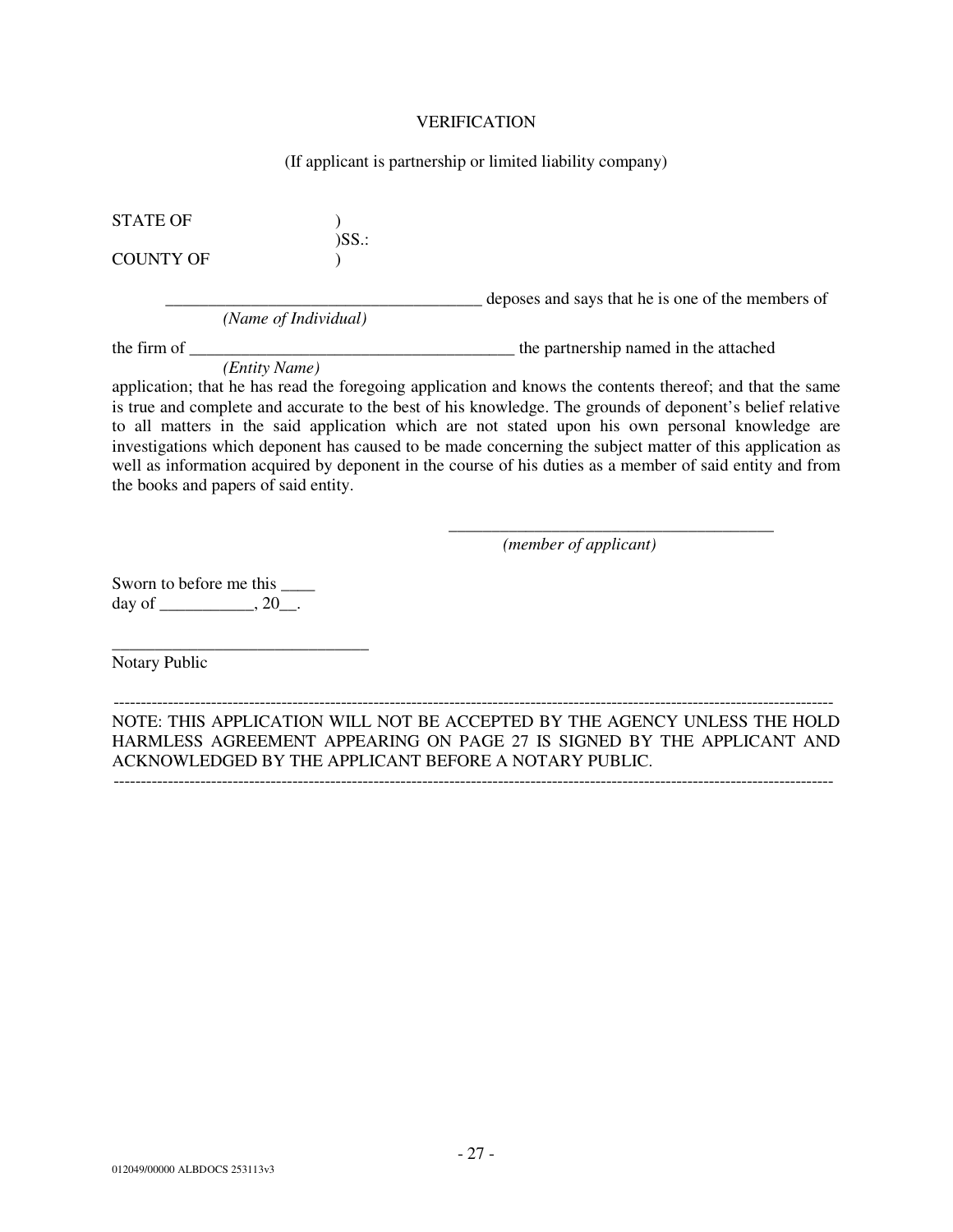#### VERIFICATION

#### (If applicant is sole proprietor)

STATE OF  $\qquad \qquad$  )

COUNTY OF  $\qquad$  )

\_\_\_\_\_\_\_\_\_\_\_\_\_\_\_\_\_\_\_\_\_\_\_\_\_\_\_\_\_\_\_\_\_\_\_\_\_ deposes and says that he has read the foregoing

\_\_\_\_\_\_\_\_\_\_\_\_\_\_\_\_\_\_\_\_\_\_\_\_\_\_\_\_\_\_\_\_\_\_\_\_\_\_\_\_\_

*(Name of Individual)* 

)SS.:

application and knows the contents thereof; and that the same is true and complete and accurate to the best of his knowledge. The grounds of deponent's belief relative to all matters in the said application which are not stated upon his own personal knowledge are investigations which deponent has caused to be made concerning the subject matter of this application.

Sworn to before me this  $\frac{ }{ }$ day of  $\_\_\_\_$ , 20 $\_\_\_$ .

\_\_\_\_\_\_\_\_\_\_\_\_\_\_\_\_\_\_\_\_\_\_\_\_\_\_\_\_\_\_\_\_

Notary Public

------------------------------------------------------------------------------------------------------------------------------------- NOTE: THIS APPLICATION WILL NOT BE ACCEPTED BY THE AGENCY UNLESS THE HOLD HARMLESS AGREEMENT APPEARING ON PAGE 27 IS SIGNED BY THE APPLICANT AND ACKNOWLEDGED BY THE APPLICANT BEFORE A NOTARY PUBLIC.

-------------------------------------------------------------------------------------------------------------------------------------